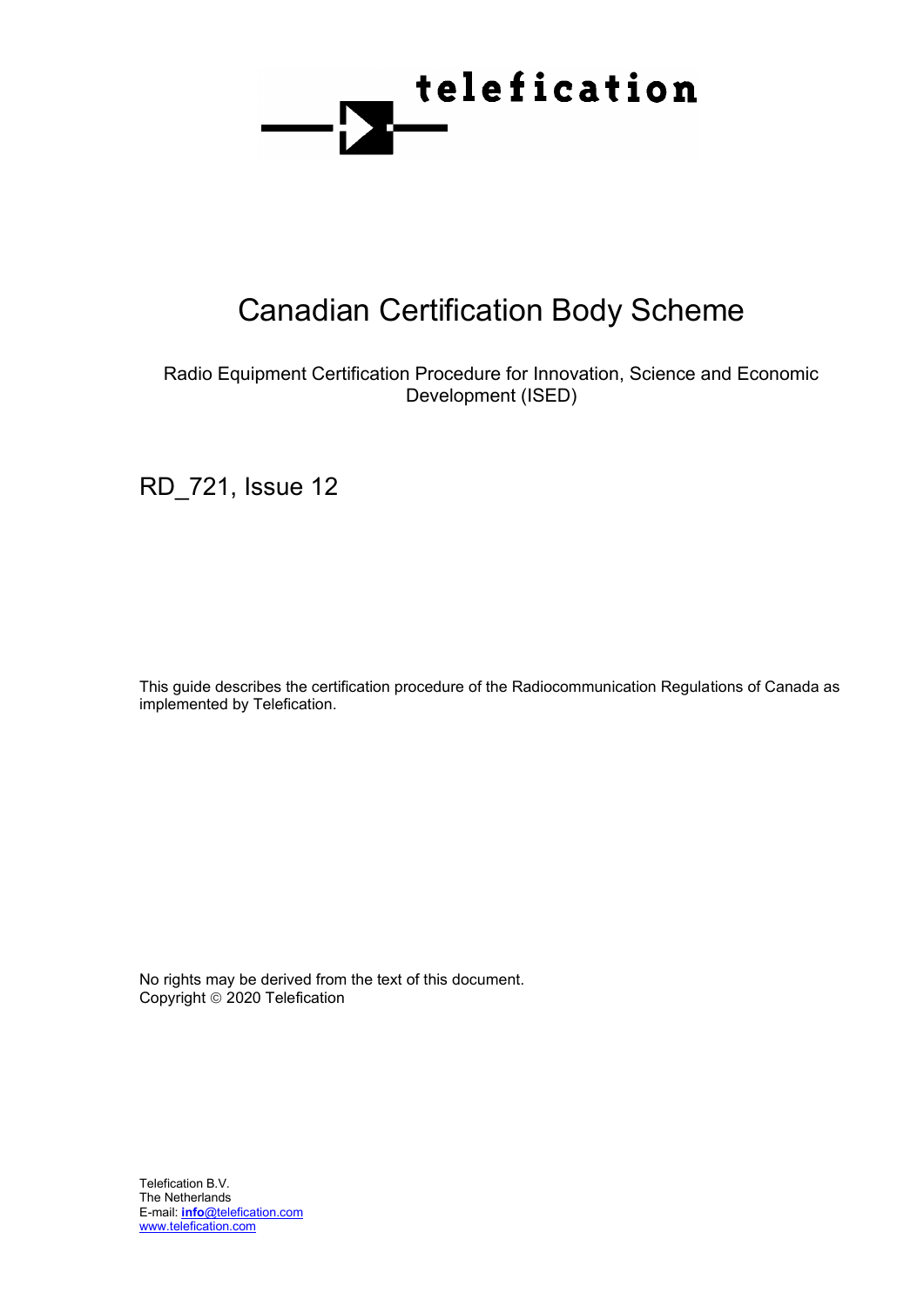for Canada RD\_721, issue 12



# Revision record sheet

NOTE: The person who initiated the document or modified the document is responsible for maintaining this record sheet.

| <b>Revision</b> | <b>Section</b>           |                | <b>Date</b> | remark(s)                                                                                                                            | <b>Issued by</b> |
|-----------------|--------------------------|----------------|-------------|--------------------------------------------------------------------------------------------------------------------------------------|------------------|
|                 | number                   | Page<br>number |             |                                                                                                                                      |                  |
| $\overline{7}$  | 5.3                      | 16             | 11-06-2013  | AG sectie 5.3 toegevoegd (RvA)                                                                                                       | AG               |
| 8               |                          | 2              | 18-08-2016  | Revision record sheet added                                                                                                          | EB               |
|                 | 1.1                      | 5              | 18-08-2016  | Modified paragraph About Telefication                                                                                                | <b>EB</b>        |
|                 | 5.4                      | 16             | 18-08-2016  | Modified paragraph Termination (expiration),<br>reduction, suspension and withdrawal of Certificates                                 | EB               |
|                 | Annex A                  | 20             | 18-08-2016  | control on EN 45011 and EN 45012; replaced by<br>"ISO/IEC 17065" resp. "ISO/IEC 17021-1"                                             | EB               |
|                 | Annex E                  | 26             | 18-08-2016  | Added RQ 160                                                                                                                         | <b>EB</b>        |
|                 | Front page               | 1              | 18-08-2016  | Changed footer bank first page                                                                                                       | EB               |
|                 | Annex F                  | 27             | 18-08-2016  | Changed Phone number                                                                                                                 | EB               |
| 9               | All                      |                |             | Changed Industry Canada to ISED Canada                                                                                               | <b>ME</b>        |
|                 | 1.3                      | $5-6$          |             | Added link to RR<br>Update reference to CB-01 and CB-02                                                                              |                  |
|                 | 3                        | 9              |             | Removed prefix to model name                                                                                                         |                  |
|                 | 3.2                      | 9              | 07-01-2020  | Added RSS-GEN                                                                                                                        | <b>WJJ</b>       |
|                 | 4.2/4.4/                 | 12/13/         |             | Added reference to annex C in RSP-100                                                                                                |                  |
|                 | 4.5.1 / 4.5.2 /<br>4.5.3 | 14/15          |             |                                                                                                                                      |                  |
|                 | 6.6                      | 19             |             | Added new paragraphs for C3PC & C4PC                                                                                                 |                  |
|                 | Annex D                  | 25             |             | Added example of latest ISED certificate                                                                                             |                  |
| 10              | Front sheet              |                | 31-01-2020  | Change title in to Canadian Certification Body<br>Scheme                                                                             | <b>WJJ</b>       |
| 11              | 3.7/5.2                  | 10/16          | 27-10-2020  | Replace ISO guide 65 into ISO/IEC 17065 (section<br>3.7 & 5.2<br>Added reference to Surveillance procedure RQ 732<br>in section 5.2. | <b>WJJ</b>       |
|                 | Annex E                  | 26             |             | Added Surveillance procedure RQ 732 in the list                                                                                      |                  |
| 12              | 3.7                      | 10             | 17-11-2020  | Information in section 3.7 modified (now reference to<br>ISO/IEC 17065 accredited).                                                  | AG               |
|                 |                          |                |             |                                                                                                                                      |                  |
|                 |                          |                |             |                                                                                                                                      |                  |
|                 |                          |                |             |                                                                                                                                      |                  |

| Issued/modified by | : Willem Jan Jong               |
|--------------------|---------------------------------|
| <b>Function</b>    | : Manager Product Certification |
| <b>Revision</b>    | $\cdot$ 12                      |
| Date               | $: 17 - 11 - 2020$              |

Verified by : Axel Gase<br>
Function : Quality ass : Quality assurance manager<br>: 17-11-2020 Date of release

Released by : Axel Gase Function : Quality assurance manager<br>Date of release : 17-11-2020 Date of release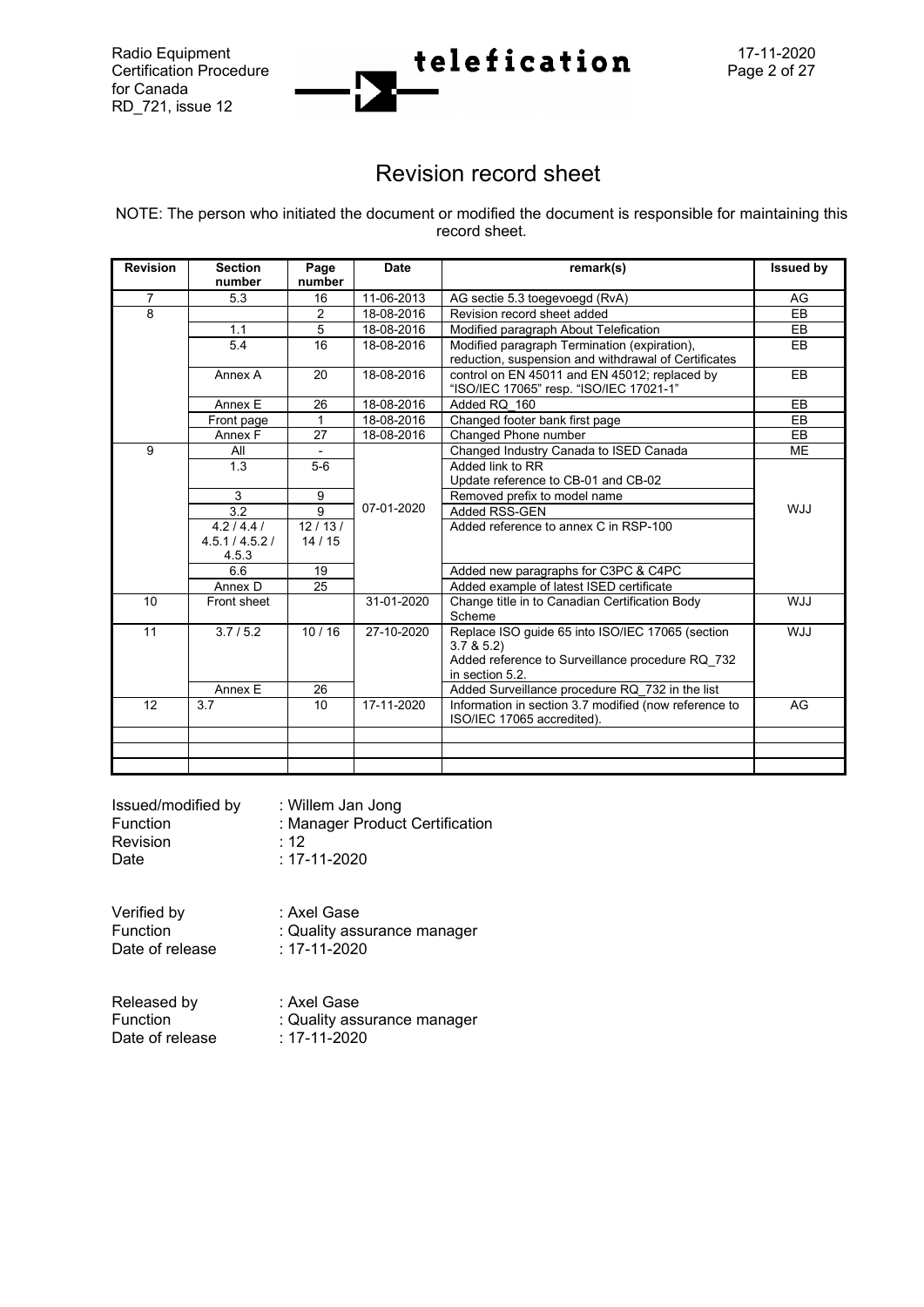telefication

# Contents

| 1                       |                                                                                           |  |  |
|-------------------------|-------------------------------------------------------------------------------------------|--|--|
|                         | 1.1                                                                                       |  |  |
|                         | 1.2                                                                                       |  |  |
|                         | 1.3                                                                                       |  |  |
| $\overline{2}$          |                                                                                           |  |  |
|                         |                                                                                           |  |  |
|                         | 2.1                                                                                       |  |  |
|                         | 2.2<br>2.3                                                                                |  |  |
|                         | 2.3.1                                                                                     |  |  |
|                         | 2.3.2                                                                                     |  |  |
|                         | 2.3.3                                                                                     |  |  |
|                         | 2.3.4                                                                                     |  |  |
|                         | 2.4                                                                                       |  |  |
|                         | 2.5                                                                                       |  |  |
|                         |                                                                                           |  |  |
| $\mathbf{3}$            |                                                                                           |  |  |
|                         | 3.1                                                                                       |  |  |
|                         | 3.2                                                                                       |  |  |
|                         | 3.3                                                                                       |  |  |
|                         | 3.4                                                                                       |  |  |
|                         | 3.5                                                                                       |  |  |
|                         | 3.6                                                                                       |  |  |
|                         | 3.7<br>3.8                                                                                |  |  |
|                         | 3.8.1                                                                                     |  |  |
|                         | 3.8.2                                                                                     |  |  |
|                         | 3.8.3                                                                                     |  |  |
|                         | 3.9                                                                                       |  |  |
| $\overline{\mathbf{4}}$ |                                                                                           |  |  |
|                         |                                                                                           |  |  |
|                         | 4.1                                                                                       |  |  |
|                         | 4.2                                                                                       |  |  |
|                         | 4.3                                                                                       |  |  |
|                         | 4.3.1<br>4.3.2                                                                            |  |  |
|                         | 4.4                                                                                       |  |  |
|                         | 4.5                                                                                       |  |  |
|                         | 4.5.1                                                                                     |  |  |
|                         | 4.5.2                                                                                     |  |  |
|                         | 4.5.3                                                                                     |  |  |
| 5                       |                                                                                           |  |  |
|                         |                                                                                           |  |  |
|                         | 5.1                                                                                       |  |  |
|                         | 5.2                                                                                       |  |  |
|                         | 5.3                                                                                       |  |  |
|                         | TERMINATION (EXPIRATION), REDUCTION, SUSPENSION AND WITHDRAWAL OF CERTIFICATES  16<br>5.4 |  |  |
| 6                       |                                                                                           |  |  |
|                         | 6.1                                                                                       |  |  |
|                         | 6.2                                                                                       |  |  |
|                         | 6.3                                                                                       |  |  |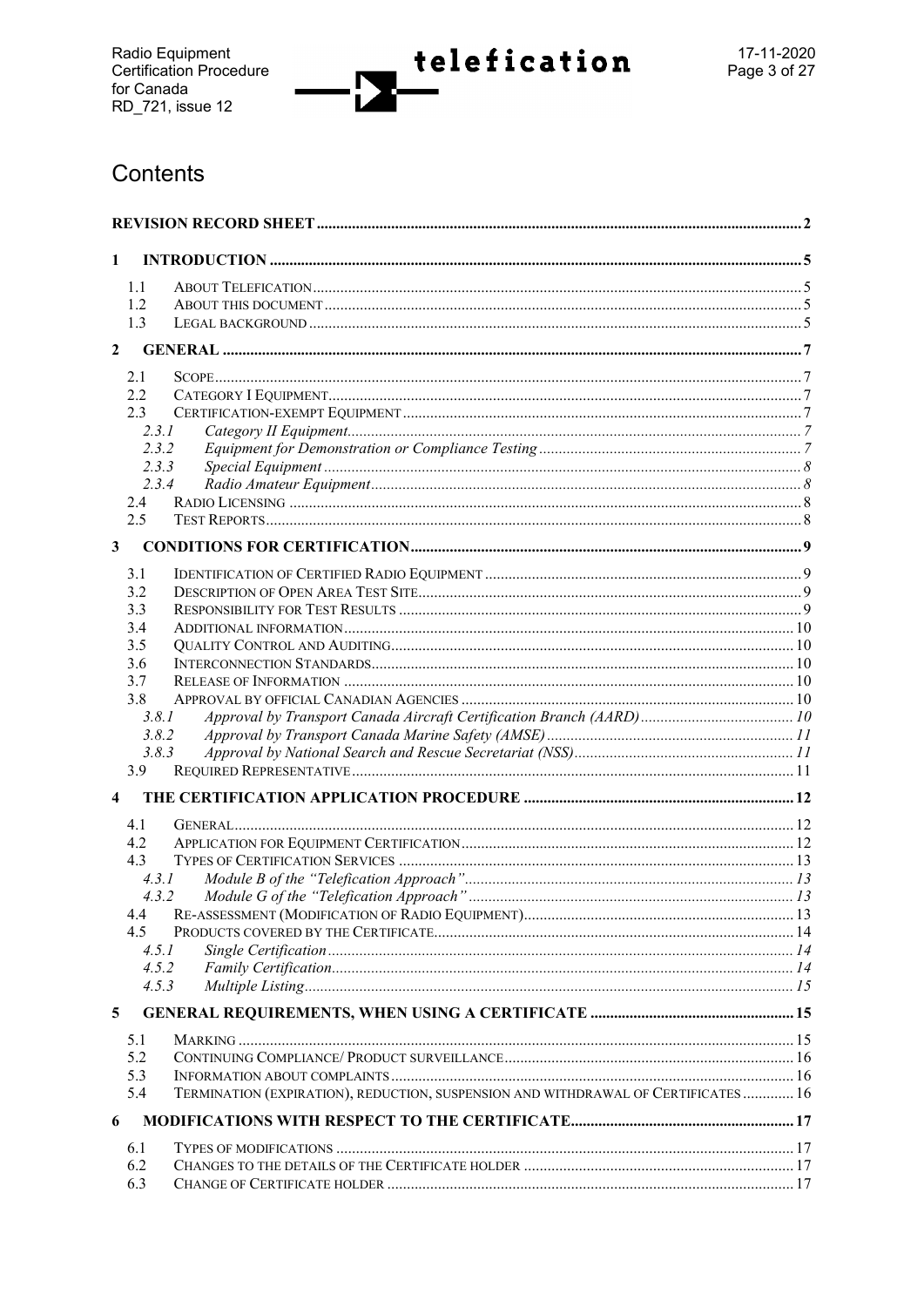Radio Equipment 17-11-2020 Certification Procedure **Page 4 of 27** for Canada RD\_721, issue 12

| 6.4<br>6.5 |  |
|------------|--|
| 6.6<br>6.7 |  |
|            |  |
|            |  |
|            |  |
|            |  |
|            |  |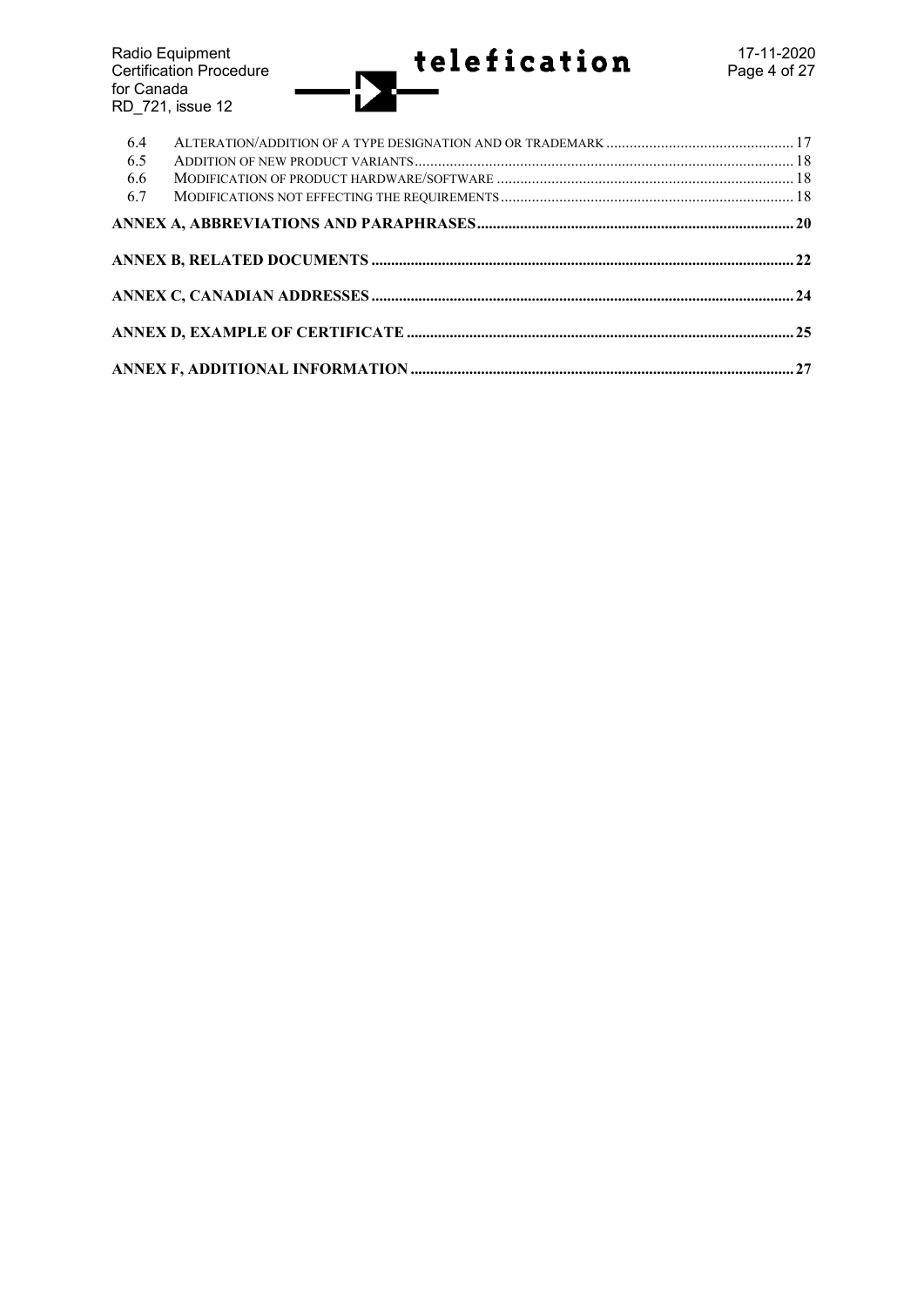

# **1 Introduction**

## 1.1 About Telefication

Telefication is a third party test laboratory and third party certification body. The Dutch Council for Accreditation (Raad voor Accreditatie: RvA) has accredited Telefication to ISO/IEC 17025 (laboratory) and NEN-EN-ISO/IEC 17065 (product certification).

More information about Telefication is available in *RD\_560, About Telefication Certification.*

## 1.2 About this document

This document is a guide for manufacturers and importers who want to place Radio Equipment on the Canadian market and need certification of their equipment. Manufacturers have to follow the procedure described in this document to obtain a Certificate issued by Telefication, being a Canadian Certification Body (CCB). A Certificate issued by a CCB is according to Canadian Law equal to a Technical Acceptance Certificate (TAC) issued by ISED Canada.

**Be aware that this document is just about the certification procedure for Radio Equipment classified as Category I equipment.** There are other obligations (besides certification) when placing Radio Equipment on the Canadian market. Telefication has a lot of services developed to assist manufacturers in meeting these obligations. You will not find these services in this document. If you are interested in the other services of Telefication then contact our department Sales.

## 1.3 Legal background

In the *Regulations respecting radiocommunication, radio authorizations, exemptions from authorizations and the operation of Radio Apparatus, Radio-sensitive Equipment and Interferencecausing equipment (SOR/96-484)*, Radiocommunication Regulations, regulations are defined for Radio Equipment on the Canadian market. The latest version of the Radiocommunication regulations can be found on the web site of ISED Canada, [http://www.ic.gc.ca](http://www.ic.gc.ca/)

The latest version of the RR is issue 7 of April 2014.

<http://laws-lois.justice.gc.ca/eng/regulations/sor-96-484/page-3.html#docCont>

In Part III, *Technical Acceptance Certification and Compliance with Applicable Standards* of the RR the regulations for Radio Equipment are given. In Article 19 a distinction is made between Category I and Category II equipment. The Minister of ISED will publish in the *Canada Gazette* which types of Radio Equipment are falling in which category and will identify the applicable standards. All Category I equipment needs a TAC or a Certificate (see Article 21.(1) RR).

Category II equipment does not require a TAC, but must be tested and comply with all applicable standards established by ISED Canada (See Article 21.(5) RR).

Another important document is the *Radio Equipment Certification Procedure (RSP-100).* The latest version of RSP-100 can be found on the web site of ISED Canada, [http://www.ic.gc.ca](http://www.ic.gc.ca/)

The RSP-100 describes the certification procedure when an application for certification is filled at ISED Canada. In that sense RSP-100 is comparable to this RD\_721 of Telefication. It is the intention of ISED Canada to terminate their certification services as soon as there is enough competition between private CCB's. When ISED Canada has taken the decision to terminate certification services this RSP-100 will probably be repealed.

The legal context of this certification service of Telefication is mainly defined by documents: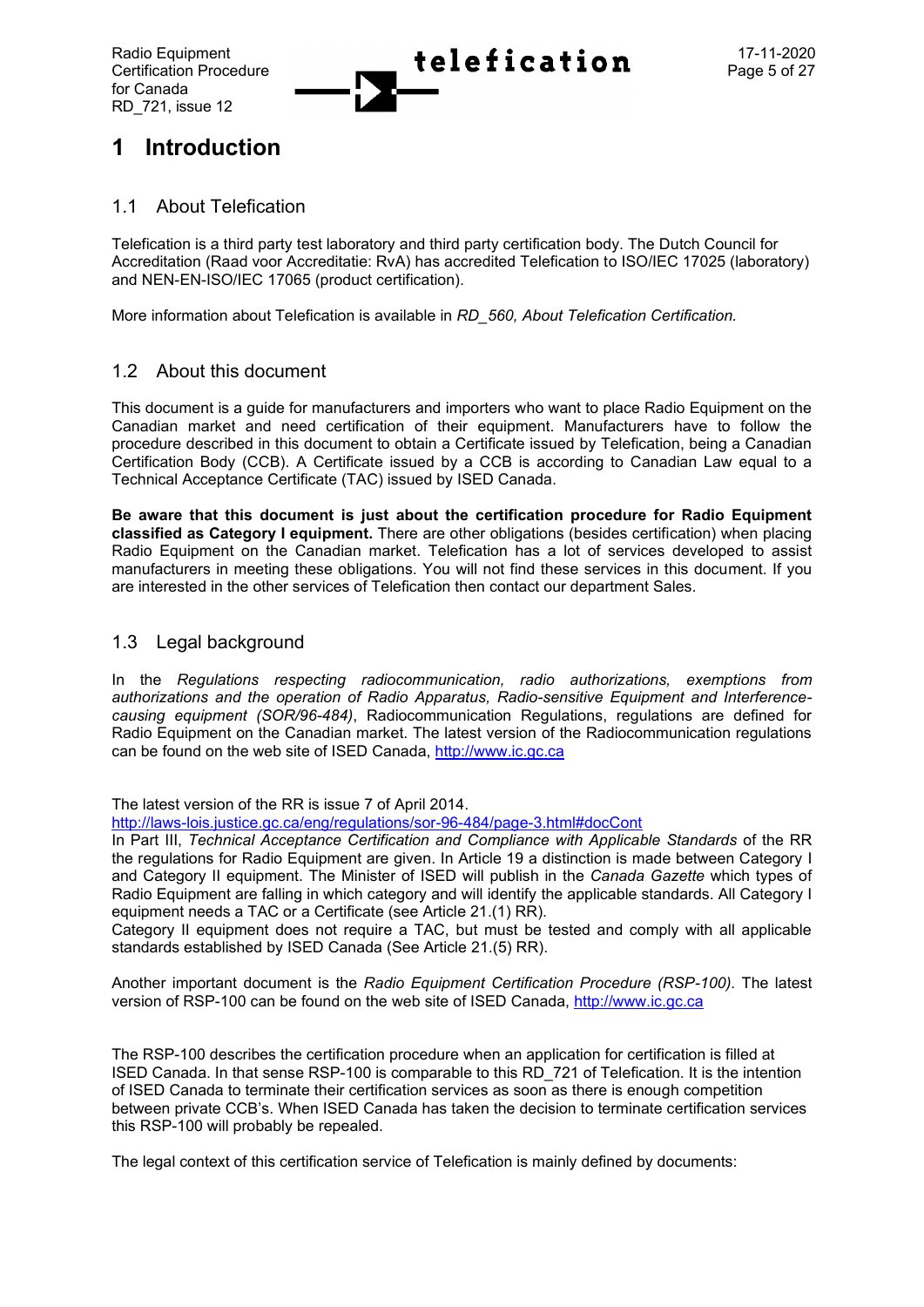

CB-01 — [Requirements for Certification Bodies](http://www.ic.gc.ca/eic/site/smt-gst.nsf/eng/sf05612.html)

*CB-02* — Recognition Criteria, and Administrative and Operational Requirements Applicable to Certification Bodies (CBs) for the Certification of Radio Apparatus

CB-02 contains the requirements applicable for the certification schemes implemented by CCB's. This document (RD\_721) is meeting these requirements. In case of conflict between this document and CB-02, the latter shall be given precedence.

The latest version of CB-01 and CB-02 can be found on the web site of ISED Canada, [http://www.ic.gc.ca](http://www.ic.gc.ca/)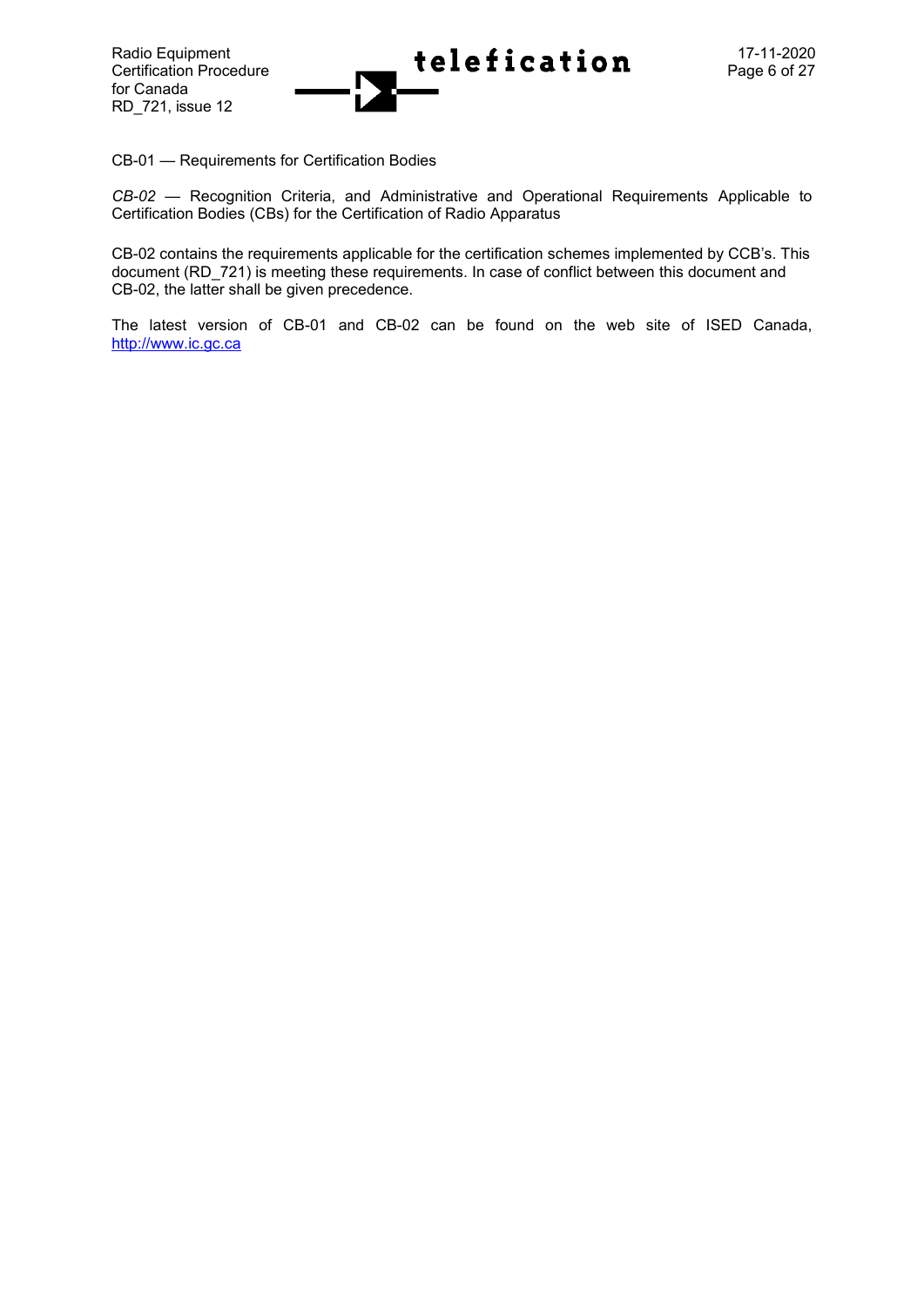

# **2 General**

## 2.1 Scope

This document describes the process to be followed and the information to be submitted by an applicant wishing to obtain certification of radio equipment issued by Telefication.

Before certification is granted, the applicant shall show that the applicable standards have been complied with. The applicable standards are called Radio Standards Specifications (RSS). Each RSS has a unique number (i.e. RSS-210) and is applicable for Radio Equipment as specified in the relevant RSS.

In case of conflict between this document and a RSS, the latter shall be given precedence.

## 2.2 Category I Equipment

The equipment or class of equipment for which a Certificate is required is referred to as Category I Equipment. The applicable standards are set out in the Standards List, which is published by the Minister in the Canada Gazette and revised from time to time. For more information about the standards see chapter 6.

Generally, the following radio equipment requires a Certificate:

- (a) Mobile equipment (terrestrial, aeronautical, and maritime).
- (b) Base stations that communicate with mobile stations.
- (c) Fixed services (point to point and point to multipoint) equipment of any bandwidth.
- (d) Low power devices.
- (e) Equipment for which a radio standard (RSS) exists, as listed in the "Index of Spectrum Management Documents Available to the Public."
- (f) Other equipment as decided by Spectrum Engineering of ISED Canada to simplify the licensing procedure.

#### 2.3 Certification-exempt Equipment

#### 2.3.1 Category II Equipment

Category II equipment is outside the scope of CCB's. So a Certificate for a category II equipment cannot be granted by a CCB.

Category II equipment does also not require a TAC, but must be tested and comply with all applicable standards established by ISED Canada. A Category II Equipment Standards List is published by the Minister in the Canada Gazette and revised from time to time.

## 2.3.2 Equipment for Demonstration or Compliance Testing

Equipment imported for demonstration purposes or trade shows, etc., must be accompanied by a conspicuous notice to indicate that the equipment has not been certified by ISED Canada.

Equipment may be imported for certification compliance testing prior to issuance of a Certificate or TAC.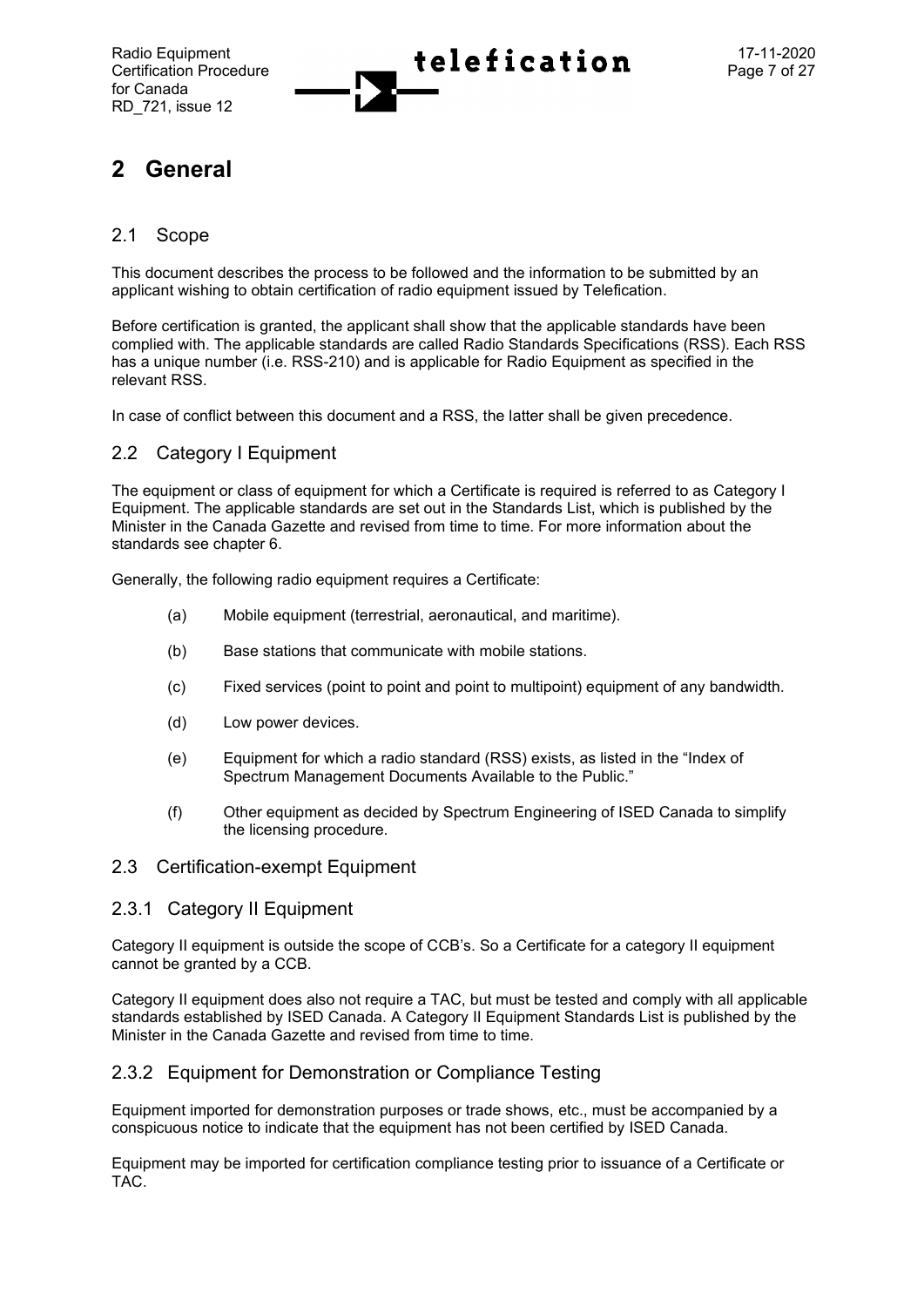for Canada RD\_721, issue 12

If the equipment demonstration or the compliance testing requires that a transmitter be turned on to radiate RF energy, then an experimental radio license must be obtained from the office of ISED Canada nearest to the demonstration/testing site.

## 2.3.3 Special Equipment

Special equipment (for limited usage) may be licensed without undergoing equipment certification, when acceptable justification is given to Manager, Radio Equipment Standards of ISED Canada.

## 2.3.4 Radio Amateur Equipment

Equipment destined for use by licensed radio amateurs in designated amateur radio frequency bands does not require equipment certification.

#### 2.4 Radio Licensing

In order to obtain a license to operate radio equipment, the licensing procedures of ISED Canada apply. Certain radio equipment, when certified, may be operated on a license-exempt basis. Information concerning licensing procedures or exemptions from licensing may be obtained from any of the offices of the Department listed in the Radiocommunication Information Circular 66 (RIC-66).

#### 2.5 Test Reports

Testing performed by any test facility (test laboratory) in any country, and their test reports, may be used for equipment certification provided that the test methods are equivalent to the Canadian test methods, and the technical requirements of the applicable Canadian standards are fully addressed and complied with. Any supplementary data required by the Canadian standard must be supplied. A table that cross-references the Canadian requirements must also be provided with the test reports.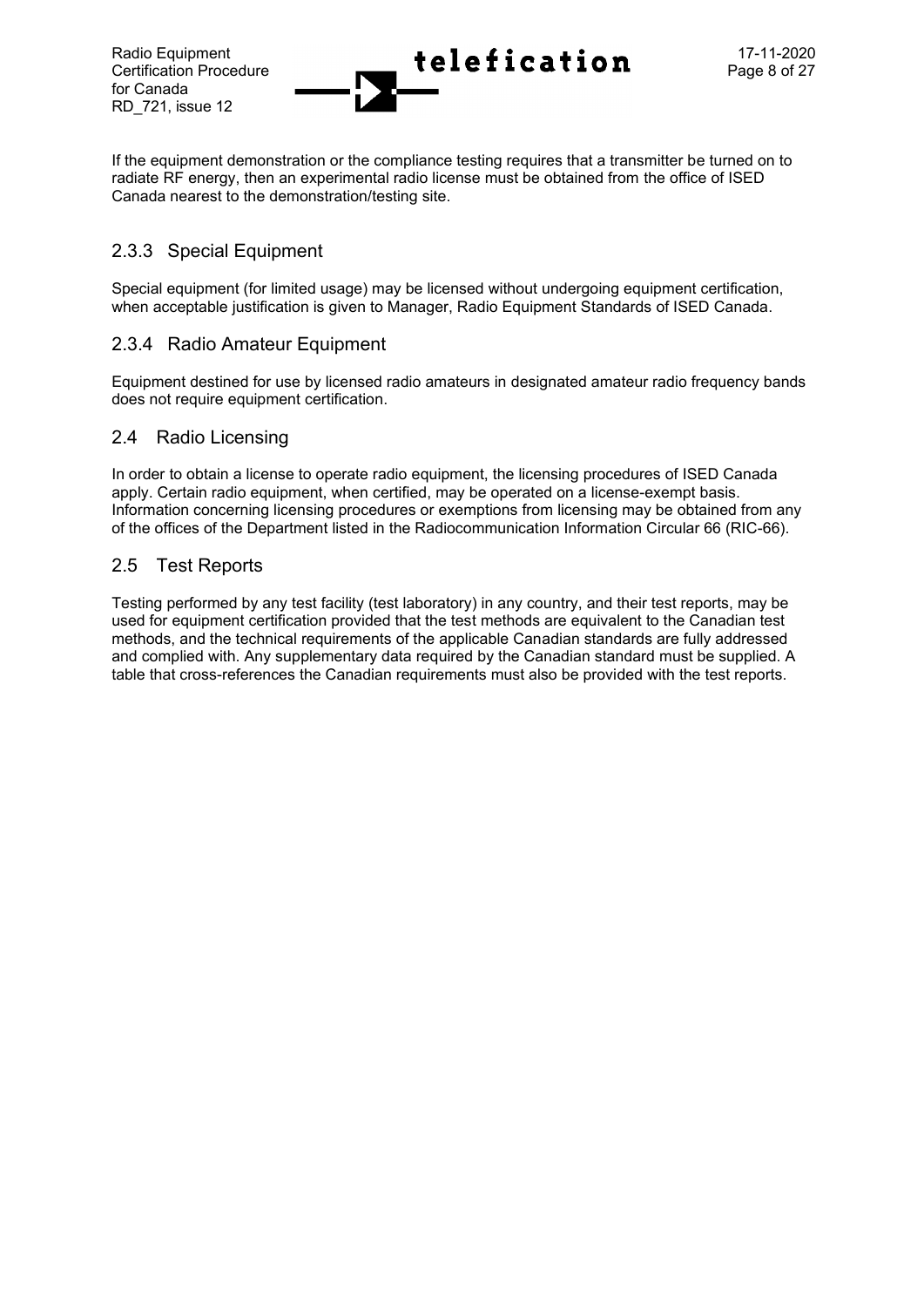

# **3 Conditions for Certification**

## 3.1 Identification of Certified Radio Equipment

All Category I radio equipment intended for use in Canada must permanently display on each transmitter, receiver, or inseparable combination thereof:

- (a) the certification number, prefixed by the name "IC ID: ";
- (b) a model name or number.

All Category II radio equipment intended for use in Canada must permanently display on each transmitter, receiver, or inseparable combination thereof the same identification requirements as given above, with the exception of item a), where the assigned certification number is replaced by the appropriate RSS number (e.g. Canada 210 is used to indicate compliance with RSS-210).

The information required above must be affixed by labelling or other means, in such a manner as not to be removable except by destruction or defacing.

Equipment that is issued a certificate but is not properly labelled is not considered certified.

## 3.2 Description of Open Area Test Site

If the measurement requires the use of an open area test site (OATS), a description of such a test site and associated test instruments shall be filed with ISED Canada, preferably in advance, and a file reference number obtained. Specifications on an Open Area Test Site that is acceptable to ISED Canada can be found in RSS-GEN.

The following information on OATS is required:

- (a) Location of the site. Include dimensioned site plan and photographs of site.
- (b) Description of the measurement antenna supporting structure, and material and constructional details of the ground plane.

Provide photographs and dimensioned drawings where possible as aid to the description.

- (c) Precautions taken to minimize reflections from surrounding structures, buildings, and terrain.
- (d) Details about the field strength meter (frequency range, last date of calibration). Describe in detail how the site attenuation is obtained. This attenuation measurement must be performed in accordance with standards from national or international organizations; enclose copy of standards and address/telephone number of source.
- (e) Site ambient radio noise versus frequency and time of day.

Organizations suitably equipped to perform tests for equipment certification purposes for the public and wishing to be listed in the ISED Canada List of measurement facilities may request to be so listed by advising the Certification Section of the Department.

## 3.3 Responsibility for Test Results

It is the responsibility of the person performing the tests or supervising the performance of the tests to sign the form RF, 723. In so signing, the person affirms that the test measurements were made in accordance with the applicable standards; and that the equipment performs in accordance with the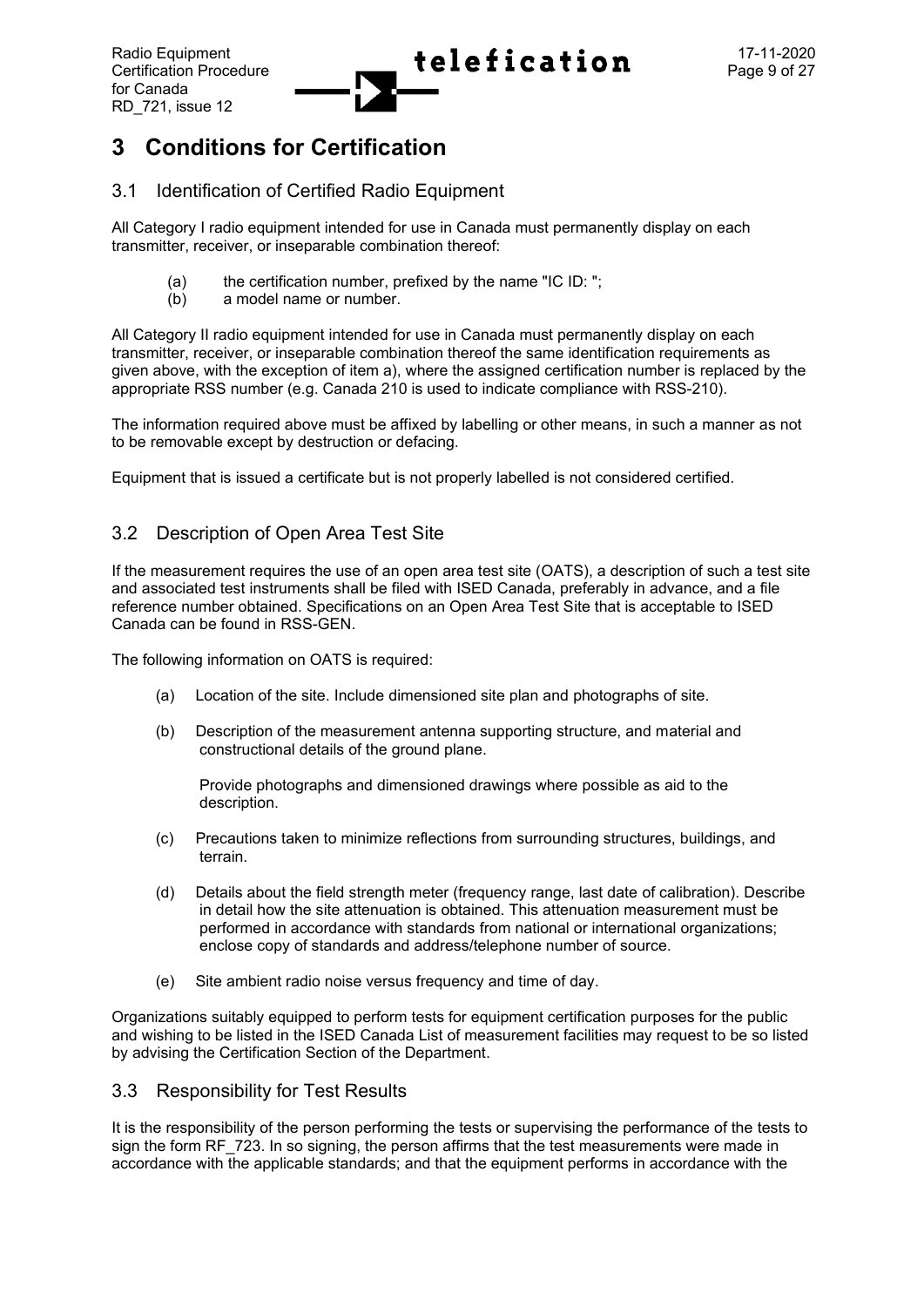

data submitted in the test report. If the prescribed test method is not used, an alternative equivalent test method may be used. This alternative has to be authorized by Telefication.

Notwithstanding the above, it is the applicant signing the Form RF\_723 that warrants that the test results submitted are a true representation of the characteristics of the equipment for which certification is requested, and that the equipment meets the standards stipulated in the test report.

## 3.4 Additional information

Telefication may, during the process of evaluating an application for certification, request additional supporting information and/or random samples of equipment for testing.

# 3.5 Quality Control and Auditing

Adherence of subsequent production units to the technical quality and characteristics under which certification was originally granted is implicit in the granting of a certificate. To this end, the manufacturer or importer shall ensure continuing compliance with the technical standards.

ISED Canada may request the certification assignee to send random samples at his (or her) expense to the Ministry for post-certification audit testing, or as a result of radio interference complaints. If the samples fail the tests, the certification assignee will be required to take corrective action that may include recall of equipment if deemed necessary by the Ministry. The cost of subsequent testing as a result of failure will be charged to the certification assignee.

## 3.6 Interconnection Standards

Radio equipment which is intended to be connected to a public telecommunications network must also be submitted for registration in accordance with the requirements specified in the document *Procedure for Declaration of Conformity and Registration of Terminal Equipment (DC-01(E)).*

## 3.7 Release of Information

All information furnished in support of a submission for certification will be retained by Telefication and treated as confidential within Telefication (this scheme is ISO/IEC 17065 accredited). However ISED Canada is entitled to ask a copy of the certification file. In such a case the provisions of the Canadian *Access to Information Act* will apply.

Should a request be received for the disclosure of this information, either informally or under the Access to Information Act, the applicant will be given the opportunity to make representations to ISED Canada as to why the information should not be released. However, the Ministry cannot guarantee that all information can be protected in all circumstances.

## 3.8 Approval by official Canadian Agencies

Some radio equipment requires the approval of other Regulatory Agencies before a certification application can be submitted. In such cases, the other approval(s) must be included with the application.

Disclaimer: certification does not necessarily imply acceptance or approval by another agency and the approval of another agency does not imply certification.

## 3.8.1 Approval by Transport Canada Aircraft Certification Branch (AARD)

Emergency Locator Transmitters (ELT's) must initially be approved by AARD before certification can be granted. Once certified, the ELT will be listed on the REL. Only ELT's that have successfully completed this two-part approval process and are listed in the REL will be eligible for installation in Canadian registered aircraft. Other radio equipment intended for installation on aircraft, which does not require prior approval by AARD to qualify for certification will be processed for certification directly.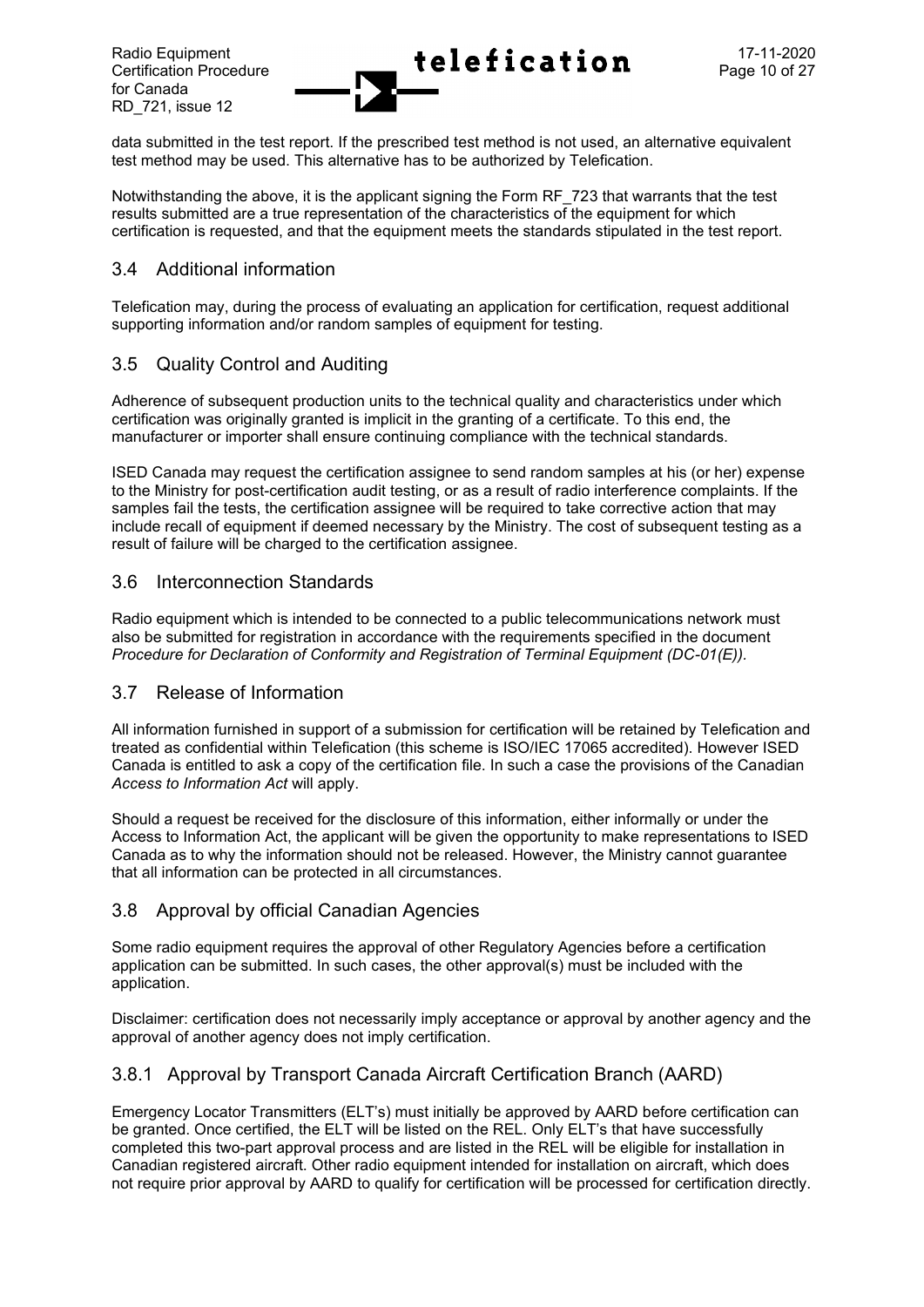

In such cases, Transport Canada will be notified of new certifications through the daily update to the Radio Equipment List (REL).

## 3.8.2 Approval by Transport Canada Marine Safety (AMSE)

Emergency Position Indicating Radio Beacons (EPIRBs) used in the maritime service and Global Maritime Distress & Safety System (GMDSS) equipment must initially be approved by AMSE before certification can be granted.

## 3.8.3 Approval by National Search and Rescue Secretariat (NSS)

Personal Locator Beacons (PLBs) equipment must initially be approved by NSS before certification can be granted.

## 3.9 Required Representative

The applicant must provide, in writing, the identity of a representative in Canada who is capable of responding to enquiries and who can provide post-certification audit samples at no charge to ISED Canada. This representative shall fill out and sign the RF\_718 Canadian representative letter to this purpose.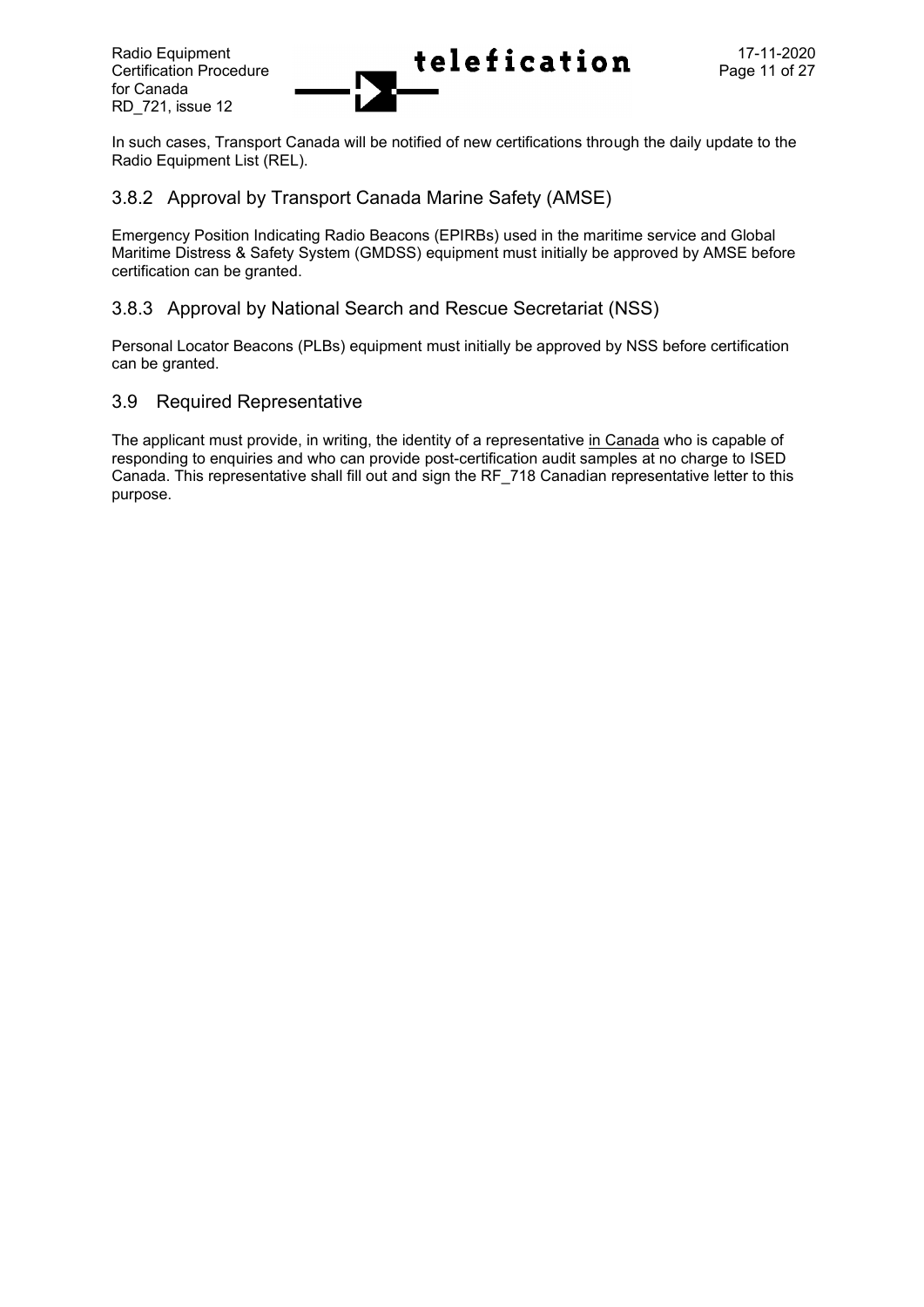

# **4 The Certification Application Procedure**

## 4.1 General

ISED Canada issues Radio Standards Specifications (RSSs), which include technical requirements for equipment in various frequency bands and services. Some RSSs cover radio equipment requiring a license to operate. Other RSSs set out standards for equipment that is license exempt.

An applicant for equipment certification should refer to the "Index of Spectrum Management Documents Available to the Public" as an aid in determining which technical standards document, if any, is applicable for the certification of the equipment. This index can be found on the web-site of ISED Canada.

## 4.2 Application for Equipment Certification

To apply for equipment certification, prepare a submission. The submission shall be in accordance with Annex C – Document Checklist for Certification – in RSP-100. And shall contains:

- 1. A Test Report containing the results of the measurements conducted on the device.
- 2. The completed form RF 718, Canadian representative letter, to be signed by the Canadian representative.
- 3. The completed form RF\_721, ISED Canada Cover Letter*.* The form is available for downloading on the web site of Telefication: [www.telefication.com,](http://www.telefication.com/)
- 4. The completed form RF\_722, IC Application form RSP-100 (Appendix A).
- 5. The completed form RF\_723, IC Application form RSP-100 (Appendix B).
- 6. The completed form RF\_725, ISED Canada RF Exposure Declaration
- 7. The completed form RF\_726, Power of Attorney, if an agent is applying on behalf of the applicant.
- 8. Technical Product documentation:
	- User manual or Product description
	- External and Internal photographs
	- Block and circuit diagrams
	- Part lists (BOM)

When all the compliance requirements are met, Telefication will issue a Certificate. A sample of the Certificate is shown in Annex D.

After issuing the Certificate Telefication will arrange the payment of the approval fee and send the certificate and documentation on behalf of the applicant to the Certification and Engineering Bureau of ISED Canada.

The Department will list the product in the Department's Radio Equipment List.

An overview of all certificates issued by Telefication is available at the web site of Telefication: [www.telefication.com](http://www.telefication.com/), choose "Search Issued Certificates". You can select certificates by filling in the available search fields.

The applicant is then required to label the equipment as described in Paragraph 4.1. and is allowed to place the product on the Canadian market.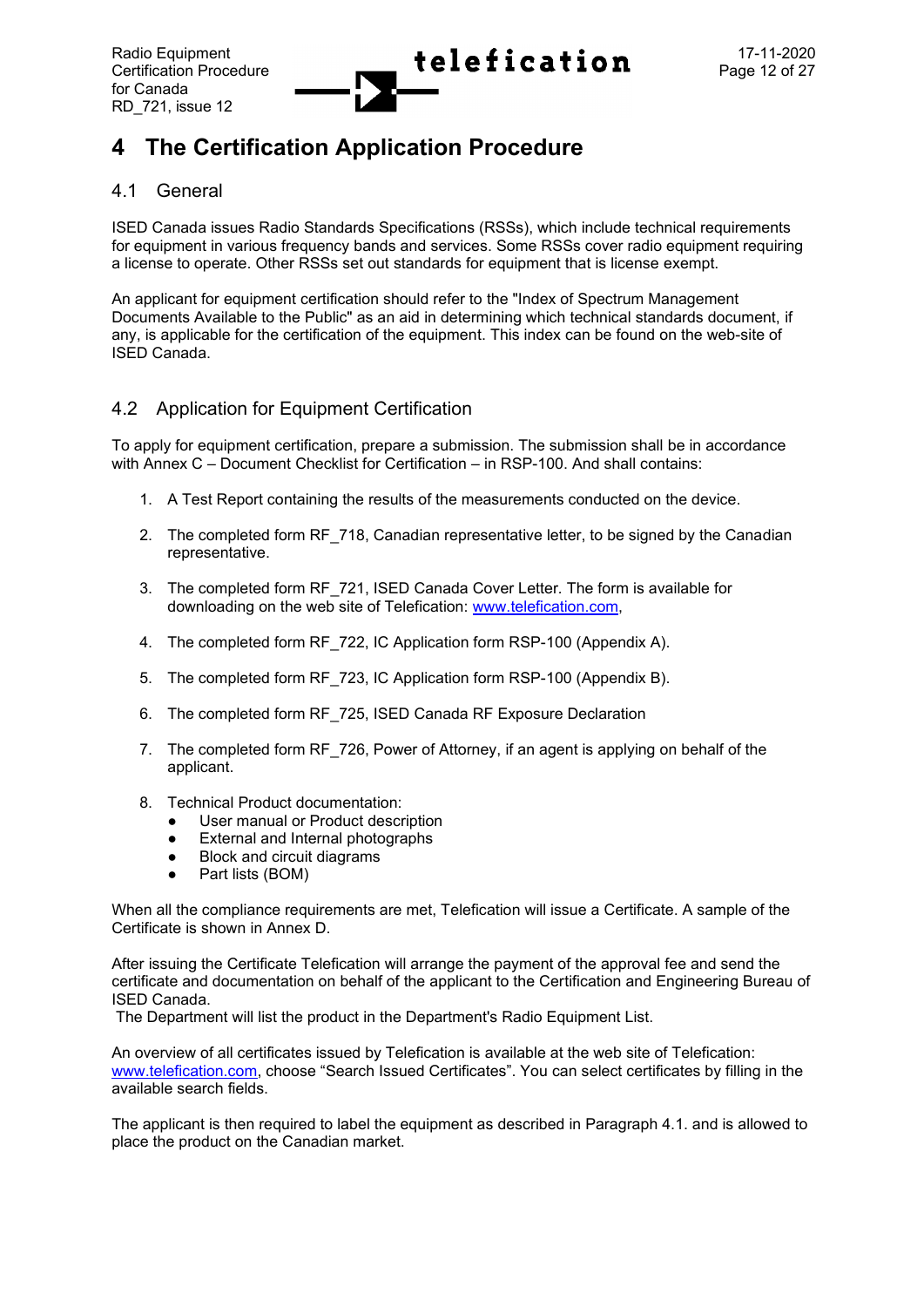# 4.3 Types of Certification Services

The certification procedure as defined by Canadian law is a typical Type-examination. In a Typeexamination a specimen is assessed, which is representative for a series of products.

Telefication has based all its product certification schemes upon the "Telefication Approach". This 'Telefication Approach" consists of a number of standard modules, each suitable for a specific function within a product certification scheme. A new product certification scheme is realized by choosing the relevant modules from the "Telefication Approach".

In this CCB scheme Telefication will apply Module B of the "Telefication Approach" when products equal or similar to the product assessed will be produced and placed on the Canadian market.

In case a defined badge of products equal or similar to the product assessed will be placed on the Canadian market the applicant can ask Telefication to apply Module G of the "Telefication Approach" instead of Module B.

# 4.3.1 Module B of the "Telefication Approach"

The product assessed must be representative for the products to be produced. The validity of the Certificate will be unlimited in time, when a contract between the Certificate holder and Telefication exists about the involvement of Telefication as an auditor in the continuing compliance of the product. In all other cases the validity of the Certificate will be limited to three years after the granting of the Certificate. This limitation in validity can be removed by a full re-assessment of the product.

# 4.3.2 Module G of the "Telefication Approach"

Module G of the "Telefication Approach" is called "Unit verification". This conformity assessment procedure can be used where the number of products to be certified is defined. For instance in case of one unique product or in case of limited production or when an importer purchased a specific lot of products. In such a situation one sample could be considered as representative for all products to be placed on the Canadian market. A need for continuing compliance does not exist is such a situation.

The validity of the Certificate will be limited to the defined badge. Another badge of products – even when these products are equal to the certified badge – must obtain a new Certificate.

## 4.4 Re-assessment (Modification of Radio Equipment)

A reassessment is required when a Class II permissive change is made to a previously certified equipment (see also paragraph 6.7).

In order to obtain a reassessment certification, the following documentation (in accordance with Annex C in RSP-100) must be presented:

- the model number, Certification number of the approved radio equipment with a detailed description of the differences between the modified device and the previously certified device, with particular emphasis on the following:
	- (1) the radio frequency and RF output power;
	- (2) the radio frequency circuitry;
	- (3) functional capabilities, and
	- (4) a test report to cover the parameters likely to be affected by differences described in (1), (2), or (3).
- a completed and signed original copy of RF\_721, RF\_722 and RF\_723 attached to the test report;
- photographs and product literature if the modified model's(s') internal or external appearance differ(s) from the previously certified models;
- a drawing, sample or illustration of the product label, if this is not shown in the previous bullet, and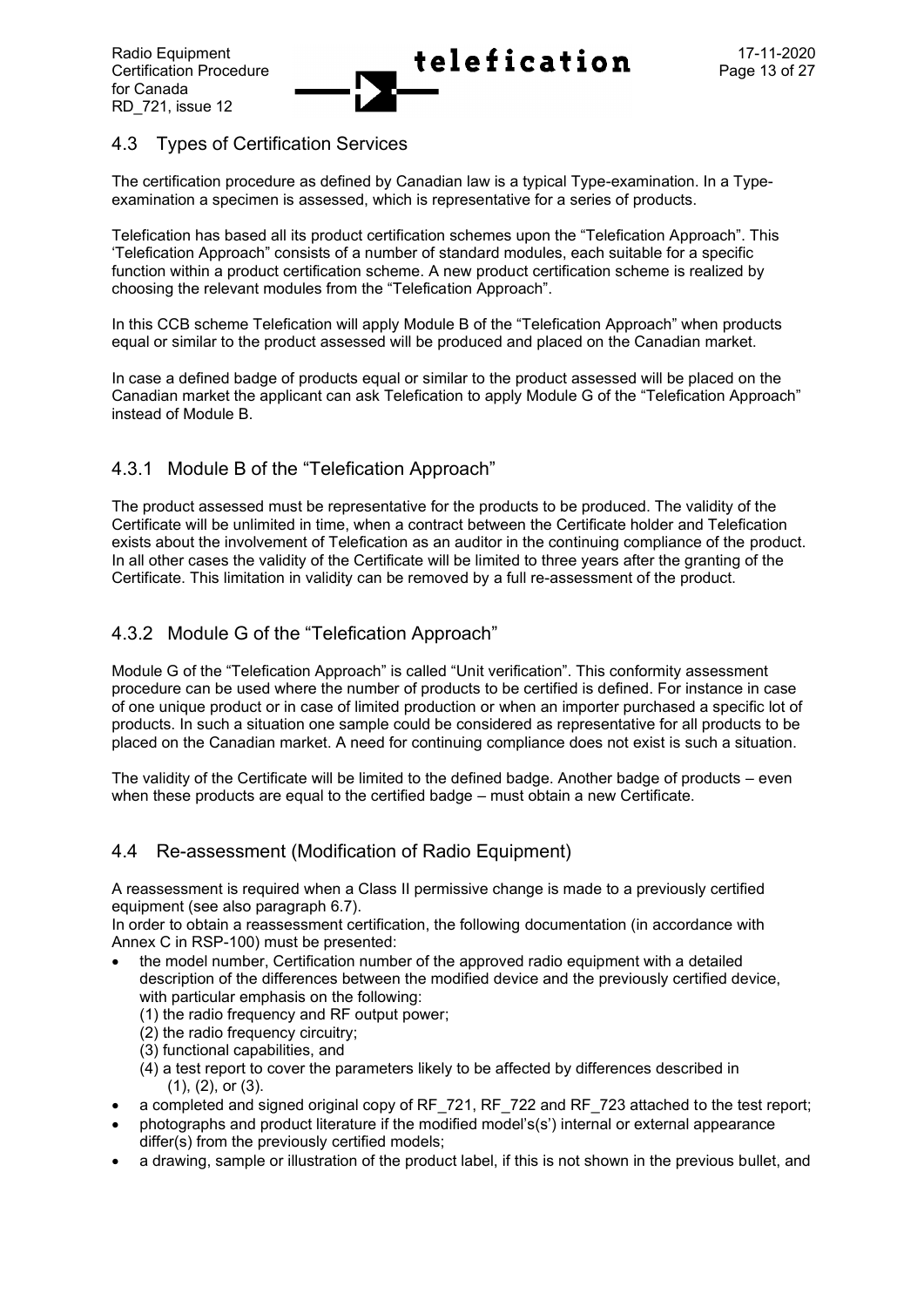

a brief statement as to why the modified product still qualifies for certification. This statement must be accompanied by schematic diagrams and block diagrams.

# 4.5 Products covered by the Certificate

The following sections have been prepared to assist the applicant when filing for equipment certification services.

# 4.5.1 Single Certification

Single certification may be granted to radio equipment provided that the equipment model is assigned a unique model number by the manufacturer and certification has never been granted for that model. The following information shall be submitted in accordance with Annex C of RSP-100:

- a covering letter explaining the type of certification services requested and a brief description of the radio equipment;
- a completed and signed original copy of RF\_721, RF\_722 and RF\_723;
- a detailed test report meeting the technical requirements of the applicable radio standards specification (RSS);
- photographs and product literature of the new model;
- schematic diagrams and block diagrams, and
- a drawing, sample or illustration of the product label.

# 4.5.2 Family Certification

Family certification may be granted to many models of radio equipment that are nearly identical in design and construction provided that each model is assigned a unique model number by the manufacturer.

## **(a) New Family**

If family certification is requested and none of the models in the family have ever been certified, the following information shall be provided in accordance with Annex C of RSP-100:

- the information required for single certification, and
- a list of all the models to be included in the family.

## **(b) Existing Family**

If family certification is requested and at least one model in the family has been certified, the following information in accordance with Annex C of RSP-100 shall be submitted:

- the model number, certification number of the approved equipment with a detailed description of the differences between the new device and the previously certified device, with particular emphasis on the following:
	- (1) the radio frequency and RF output power;
	- (2) the radio frequency circuitry;
	- (3) functional capabilities, and
	- (4) a test report to cover the parameters likely to be affected by differences described in (1), (2), or (3). A test report is not required where the differences are cosmetic only.
- a completed and signed original copy of RF\_721, RF\_722 and RF\_723. If more than one model is to be approved, the additional models may be shown on an attached list;
- photographs and product literature if the new model's(s') internal or external appearance differ(s) from the previously certified models;
- a drawing, sample or illustration of the product label, if this is not shown in the previous bullet, and
- a brief statement as to why the new product should qualify for family approval. This statement must be augmented with schematic diagrams and block diagrams. If modifications have been made to the circuitry, a test report verifying affected parameters may be required.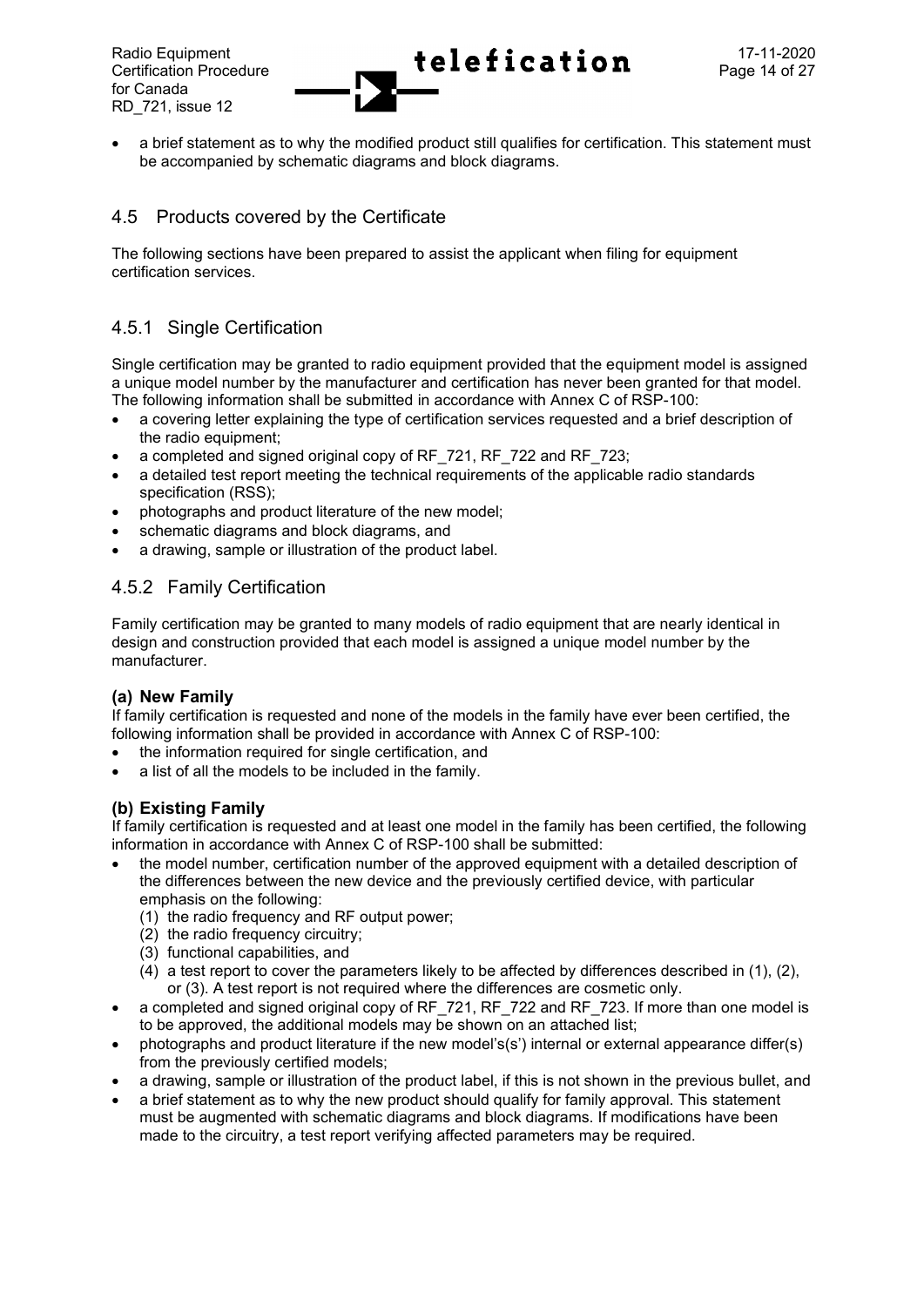

# 4.5.3 Multiple Listing

Multiple listing is required when a manufacturer or distributor wishes to list under their name and unique model number, a certified radio equipment of an original equipment manufacturer (OEM). A radio equipment may be multiple listed to other manufacturers or distributors based upon the approval granted to the original Certificate holder.

In order to obtain a multiple listing certification, the following documentation in accordance with Annex C of RSP-100 must be submitted:

- the model number, Certification number of the approved radio equipment;
- a signed letter from the original Certificate holder authorizing Telefication to use information on file to grant a multiple listing certification. The name/model number, Certification number of the radio equipment must be shown. The letter must also declare that the model to be multiple listed is identical in design and construction to the originally approved model;
- a letter, from the applicant, requesting the certification;
- a completed and signed original copy of RF\_721, RF\_722 and RF\_723, and
- a drawing, sample or illustration of the product label.

# **5 General requirements, when using a Certificate**

## 5.1 Marking

Certified radio equipment must be labelled with a unique certification/registration number, which consists of the Company Number (CN), assigned by ISED Canada, followed by the Unique Product Number (UPN), assigned by the Certificate holder.

The certification/registration number shall appear (RSP-100) as follows: **"IC: XXXXXX-YYYYYYYYYYY"**

Where:

- "XXXXXX-YYYYYYYYYYY" is the certification/registration number;
- "XXXXXX" is the Company Number (CN), made of at most 5 alphanumeric characters (A-Z, 0-9), assigned by ISED Canada;
- "YYYYYYYYYYY" is the Unique Product Number (UPN), made of at most 11 alphanumeric characters (A-Z, 0-9) assigned by the applicant; and
- The letters "IC: " have no other meaning or purpose than to identify the ISED Canada certification number/registration number.

Telefication advises Certificate holders to use the number of the Certificate issued by Telefication as UPN. This Certificate number consists of 8 numbers (the first two representing the year of issuing).

Permitted alphanumerical characters used in the CN and UPN are limited to capital letters (A-Z) and digits (0-9). Other characters, such as #, / or -, shall not be used. An example of the new format for a company having a CN of "2121A" and wishing to use a UPN of "A3 " would thus be: IC ID: 2121A-A3.

All Category I radio equipment intended for use in Canada must permanently display on each transmitter, receiver, or inseparable combination thereof, the information required above. This information must be affixed by labelling or other means, in such a manner as not to be removable except by destruction or defacement.

Radio equipment that is issued a TAC or a Certificate but is not properly labelled, is not considered certified.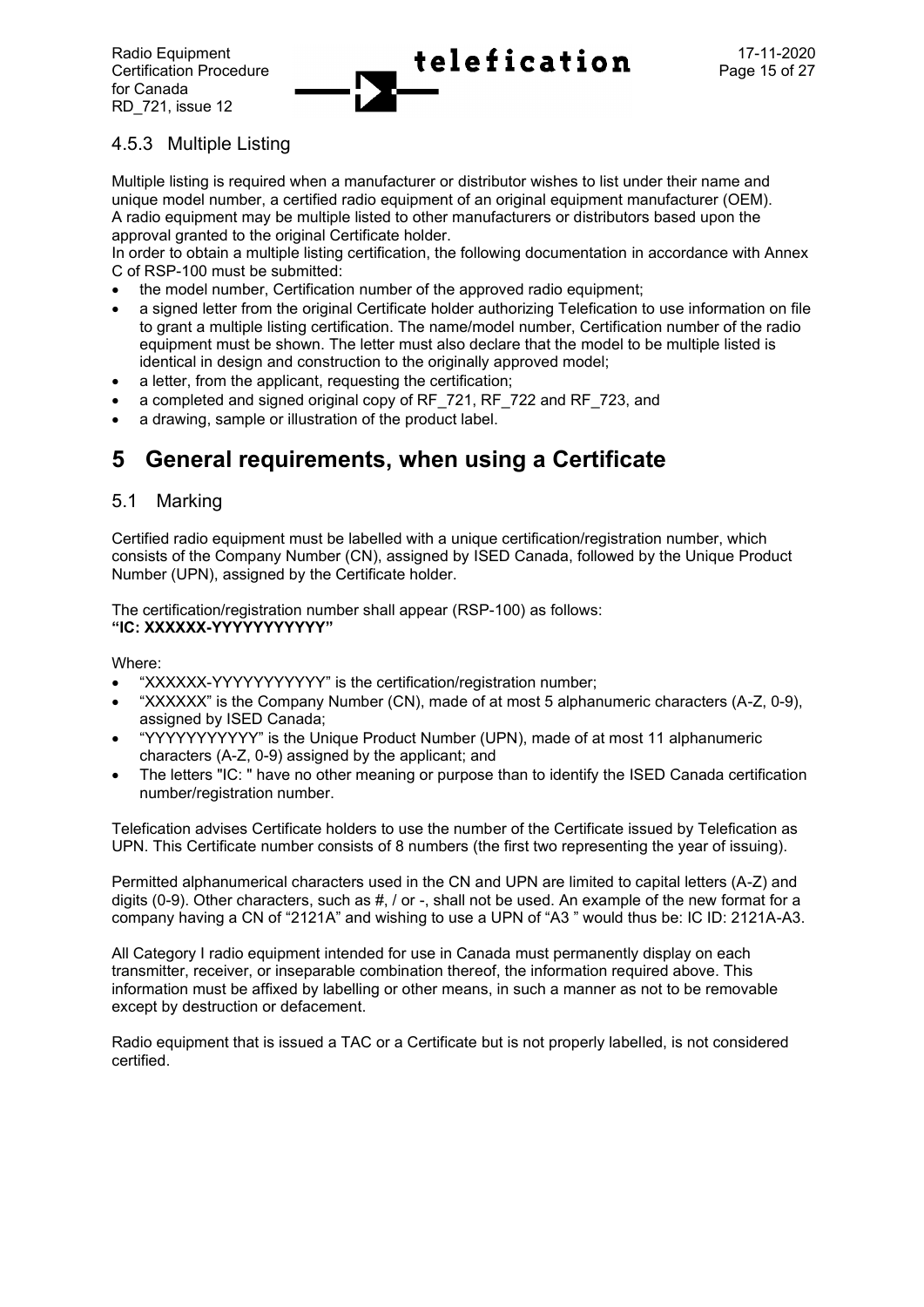

## 5.2 Continuing Compliance/ Product surveillance

Adherence of subsequent production units to the technical quality and characteristics under which certification was originally granted is implicit in the granting of a certificate. To this end, the manufacturer or importer shall ensure continuing compliance with the technical standards.

In accordance with the conditions stated in CB-02 Telefication can carry out a continuing surveillance on the licensee's compliance with his obligations.

The surveillance is carried out by appointed Telefication employees or by agencies acting on behalf of Telefication. Surveillance activities are in accordance with ISO/IEC 17065 section 7.9 and the applicable Telefication procedure is RQ\_732. The fees for surveillance are in addition to the fees for processing applications.

#### **Relation with enforcement**

Telefication will inform ISED Canada about the existence and the nature of the product surveillance concluded between Telefication and the Certificate holder with respect to the ensuring of the continuing compliance. Telefication is obliged to have a proper surveillance system with respect to the Certificates issued as a CCB. The information supplied to ISED Canada relates to this requirement.

One of the tasks of ISED Canada is to enforce the laws and procedures. Certificate holders must be aware, that the enforcement policy of ISED Canada will take into account the information supplied by CCB's about continuing compliance.

## 5.3 Information about complaints

The certification holder of the certified products should keep a record of all complaints made known to the approval holder relating to a product's compliance with requirements of the relevant standard and to make these records available to the certification body when requested.

In case such complaints and any deficiencies found in products or services that affect compliance with the requirements for certification, appropriate action should be taken.

## 5.4 Termination (expiration), reduction, suspension and withdrawal of Certificates

The certificates issued by Telefication under ISO/IEC 17065 accreditation can get a change in their active status, as published on the Telefication website, due to passing the expiry date, changes in the prerequisites for certification, when a non-conformity with the certification requirements is substantiated or when the client requests for changes. In RQ 160 is defined for the related possibilities e.g. termination, suspension and reduction which action must be taken and how these actions have to be performed.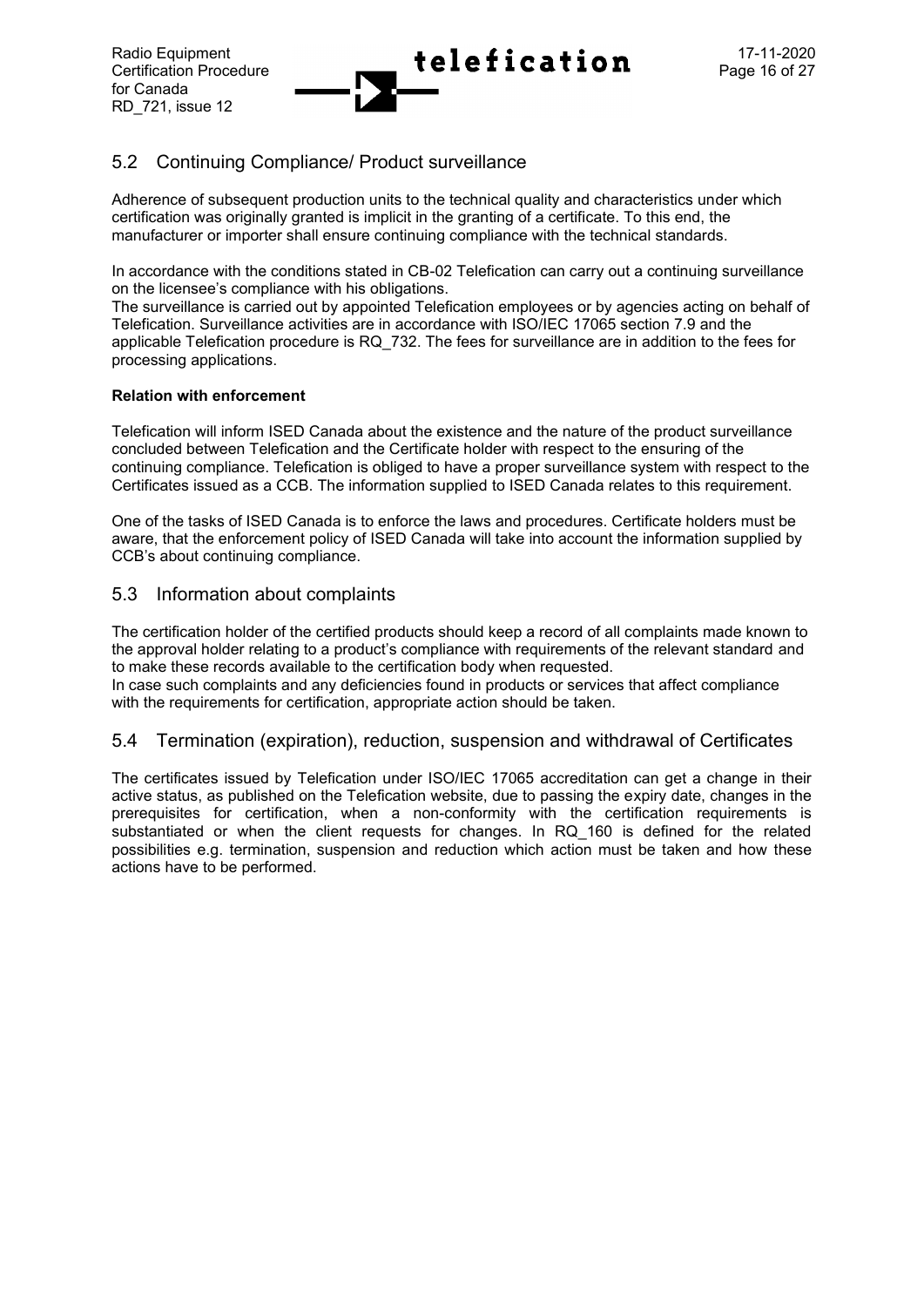

# **6 Modifications with respect to the Certificate**

## 6.1 Types of modifications

One or more of the following types of modifications may be involved.

*Modifications of an administrative nature:*

- Changes to the details of the Certificate holder;
- Change of Certificate holder;
- Alteration/addition of a type designation and/or trademark.

*Modifications of a technical nature:*

- Addition of new product variants:
- Modification of product hardware/software;
- Modifications not affecting the technical requirements.

## 6.2 Changes to the details of the Certificate holder

In this case, the holder remains the same, but there are changes, for example, to his address, fax number or telephone number. The holder should inform Telefication of the administrative changes as quickly as possible.

#### *Comments*

This modification does not affect the *Certificate of Approval*. Telefication will record the new details and send the applicant a confirmation, which should be kept with the Certificate. *Certificates of Approval* already issued remain valid.

## 6.3 Change of Certificate holder

The *Certificate of Approval* is drawn up in the name of the Certificate holder and is not transferable without the intervention of Telefication. The name of the Certificate holder can, however, be changed, in which case the new holder automatically assumes all the responsibilities and obligations applicable under the issued Certificate in question.

#### *Comments*

The original holder of the Certificate must notify Telefication in writing that the product should be transferred to the name of the new holder. All the type designations and registration numbers to which the transfer applies should be listed.

The new holder of the Certificate should inform Telefication in writing that he is taking over the Certificate in question, and should list all the types and registration numbers. He should also declare, and if necessary demonstrate, that he will fulfil all the responsibilities and obligations applicable under the original Certificate.

If the new holder demonstrates that he meets all the relevant requirements, Telefication will issue an *Addition to the Certificate of Approval* in which the details of the new holder are stated.

## 6.4 Alteration/addition of a type designation and or trademark

*Alteration/addition of a type designation and/or trademark* means that the hardware or software remains unchanged but the type designation and/or trademark under which the product is marketed is replaced by, or extended with, a new type designation.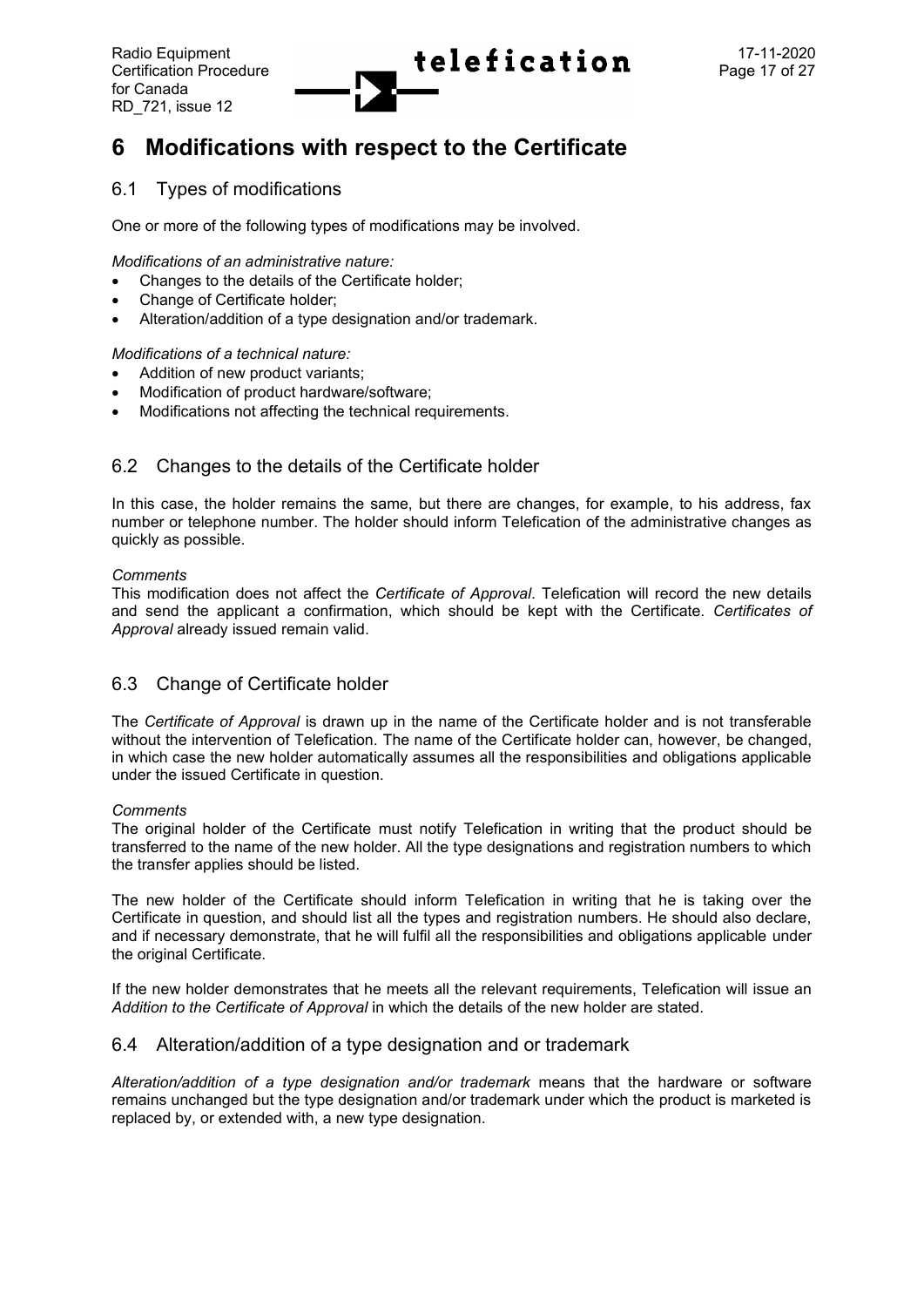for Canada RD\_721, issue 12



#### *Comments*

In this case, the old type designation and/or trademark is replaced by a new one. It is also possible to market a product under both the old and new type designation and/or trademark. This applies to OEM products.

The Certificate holder should notify Telefication in writing of the alteration or addition of the type designation and/or trademark and declare that the new type(s) are identical to the already assessed type. He should also indicate the old type designation and/or trademark and the registration number and new type designation and/or trademark.

An *Addition to the Certificate* will be issued to the Certificate holder. All the relevant type designations and/or trademarks are listed in an annex to the Certificate.

## 6.5 Addition of new product variants

*Addition of new product variants* means that a new product variant is added to a type. The variants must all be based on the same design and may differ only in options, version, etc.

#### *Comments*

It is possible to place several product variants under one Certificate, each having its own type designation and/or trademark. However, the variants must form a product family, i.e. the variations in the products must be based on the same design. It must be possible to demonstrate that the variants belong to the same type, e.g. by means of a technical examination by a laboratory or otherwise to be judged by Telefication.

## 6.6 Modification of product hardware/software

This means that product hardware and/or software are modified in a way that affects, or may affect, conformity with the technical requirements.

#### *Comments*

The product must be subjected to (additional) tests. The additional test report(s) and all other supporting documentation are submitted to Telefication together with a modification application.

## 6.7 Modifications not effecting the requirements

Modifications to equipment, which do not and cannot affect conformity with the requirements and do not involve changes to the details of the manufacturer, applicant and product description, do not need to be notified to Telefication. However, if the modifications do effect the physical outlining of the product, adequate information for identification purposes needs to be provided to Telefication. If you are in any doubt, we recommend contacting Telefication for advice. Telefication may require additional tests to be carried out; sometimes an additional inspection by Telefication will suffice.

The following are permissive changes for which **NOTIFICATION** to Telefication **IS NOT REQUIRED**:

## **Class I Permissive Change (C1PC)**

A class I permissive change includes those modifications in the equipment which do not change the equipment electrical characteristics beyond the rated limits established by the manufacturer and accepted by Telefication for its certification. Also, external and internal mechanical characteristics are not significantly changed to require new photographs to identify the modified equipment, and model number and labelling are not changed.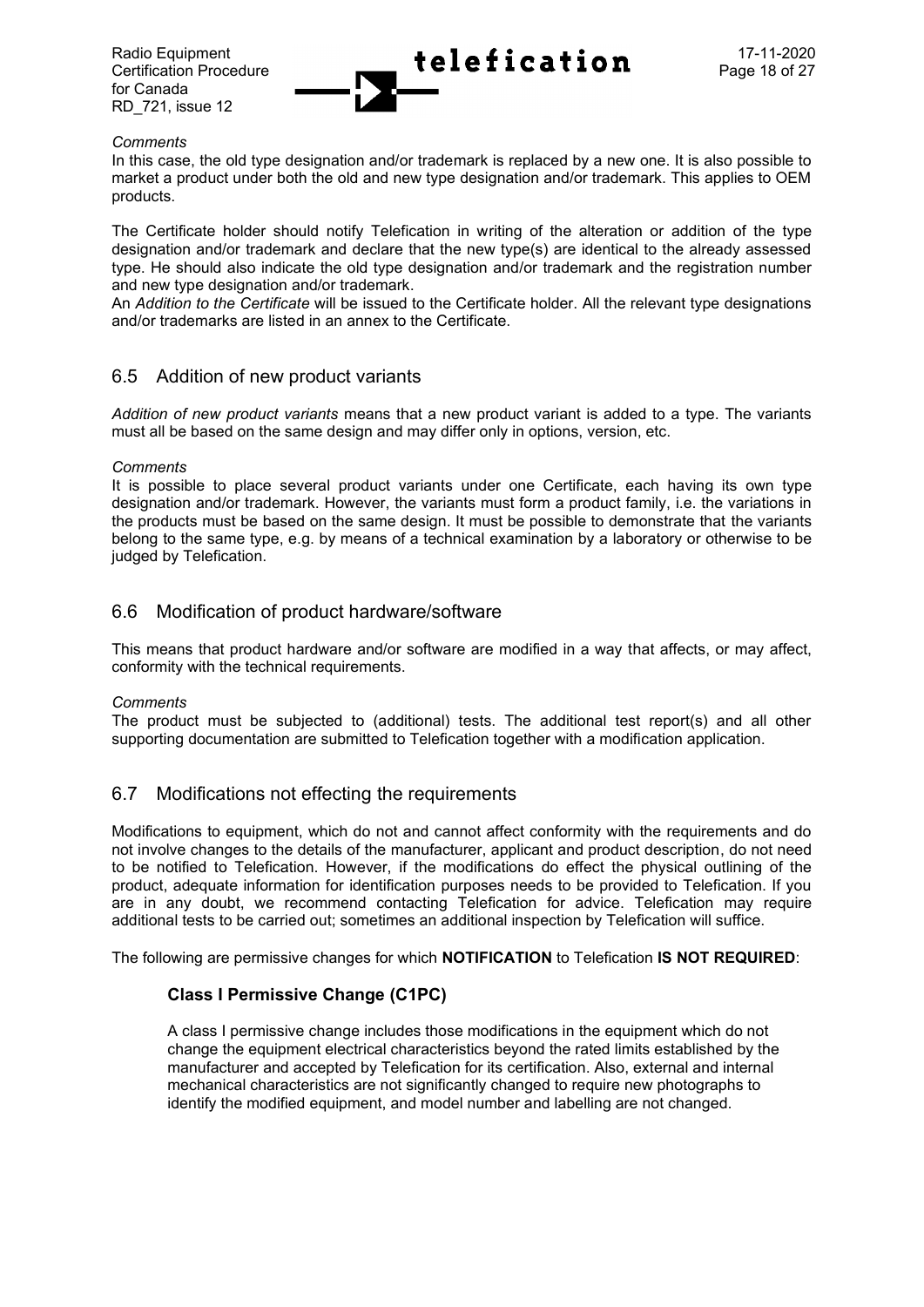

The following are permissive changes for which **NOTIFICATION** to Telefication **IS REQUIRED**:

## **Class II Permissive Change (C2PC)**

A class II permissive change includes those modifications, which bring the performance of the equipment outside the manufacturer's rated limits as originally filed but not violating the minimum requirements of the applicable standard. Also, external and internal mechanical characteristics are not significantly changed to require new photographs to identify the modified equipment and model number and labelling are not changed.

## **Class III Permissive Change (C3PC)**

A class III permissive change includes firmware modifications to a certified product that affect the RF characteristics of a certified product (a new and unique firmware version identification number (FVIN) must be provided for such modifications). Firmware modifications to enable new frequency bands but without hardware modification (A new and unique (FVIN) must be provided for such modifications.).

## **Class IV Permissive Changes (C4PC)**

A class IV permissive change includes a certified module(s) (LMA or MA) that is integrated into a new host product, which results in changes to the original reported RF emissions characteristics and/or RF exposure evaluation.

A certified module(s) (LMA or MA) that is integrated into a new host product where a new RF exposure information/evaluation (as per RSS-102) and/or RF emissions information needs to be updated with Innovation, Science and Economic Development Canada.

Note: Class IV modifications (permitted with or without firmware modification) require notification to Innovation, Science and Economic Development Canada and the HMN must be provided.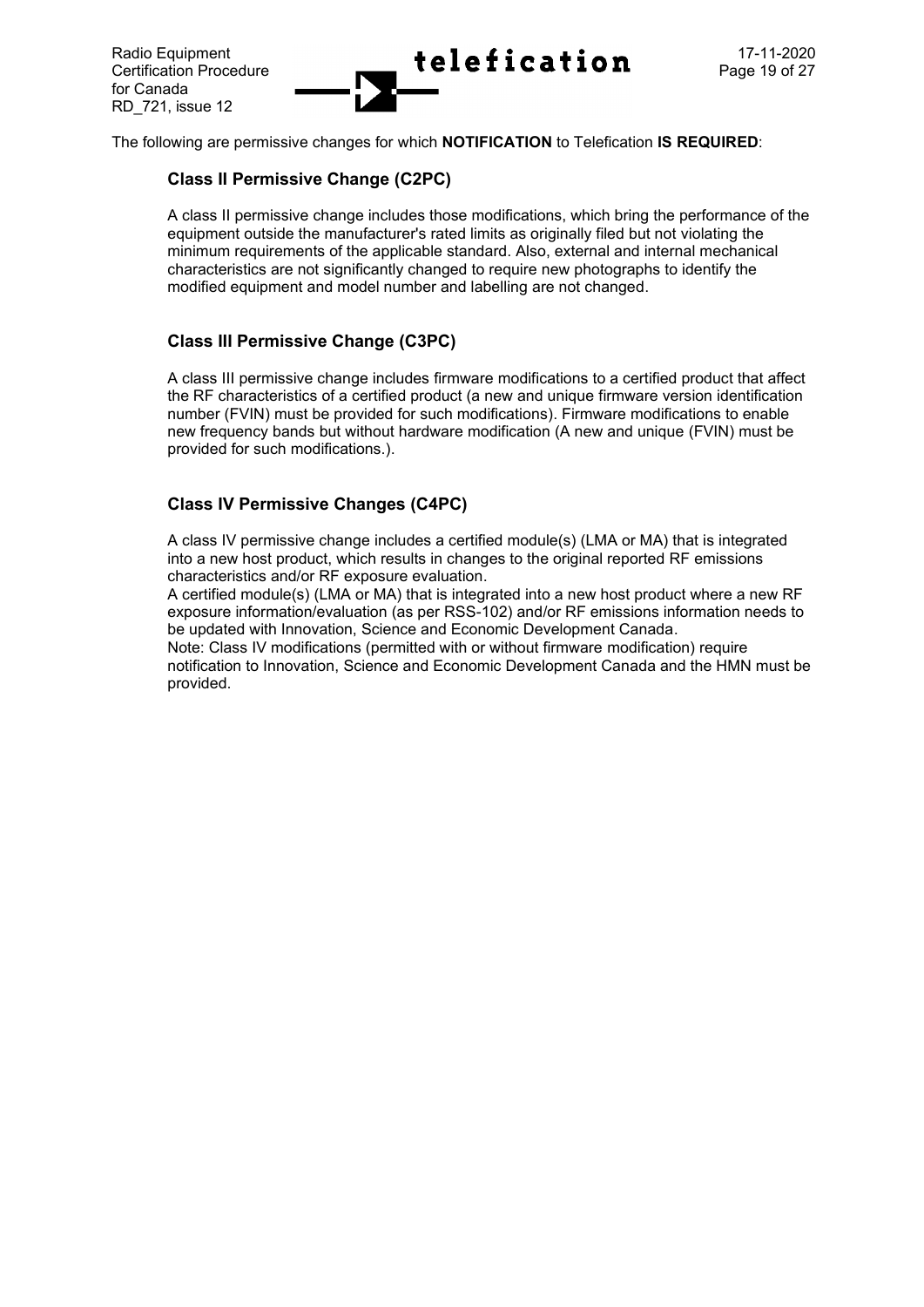

# **Annex A, Abbreviations and paraphrases**

#### **Accredited laboratory**

A laboratory operating in accordance with a quality standard, in this case Guide 25 or EN45001 and which has been assessed by a recognised Accreditation Board.

#### **Authorised representative**

The person who, on the explicit (written) instructions of the manufacturer, acts on his behalf or for his account with respect to the obligations laid down by Law.

#### **Certification**

A procedure whereby a third party gives written assurance that a product, process or service conforms to specified requirements (ISO/IEC Guide 2: 1991).

#### **Conformity assessment**

Systematic examination of the extent to which a product, process or service satisfies further specified requirements (ISO/IEC Guide 2: 1991).

#### **Conformity Assessment Body (CAB)**

A CAB is a third party authorised to carry out the tasks relating to approvals described in a Canadian Law. In general, a CAB can be regarded as a competent approvals body in a field where approval (certification) of a product is compulsory by law. A CAB is designated by ISED Canada or by a government of a country having a Mutual Recognition Agreement in place with Canada.

CAB designated should satisfy criteria relating to proficiency, independence, impartiality, etc. In this connection, standards like ISO/IEC 17065 and ISO/IEC 17021-1 are particularly important.

#### **Family**

A type may comprise several product variants in so far as the differences between them do not affect the safety level and the other performance requirements of the product. Several family variants of the product may be marketed. These family variants are all based on the same design, but the (hostdependent) options, version, etc. differ. The product variants form, as it were, a product family only then when in all possible configurations and/or versions at least one part for connection to the public network has certain uniqueness. Family name refers to the totality of all possible (family) variants.

#### **Importer**

Any person who places a product from a third country, on the Canadian market.

#### **Telefication**

**Telefication** – Third party certification body accredited by The Dutch Council for Accreditation (Raad voor de Accreditatie: RvA).

#### **Manufacturer**

The person responsible for designing and manufacturing a product covered by a Canadian Law with the view to placing it on the Canadian market on his own behalf.

#### **Minister**

Minister means the Minister of ISED of Canada

#### **OEM products**

A TAC holder may market the same product under different type designations and/or trademarks. One TAC is issued for the product in which all the relevant type designations and/or trademarks are listed. (OEM = Original Equipment Manufacturer.)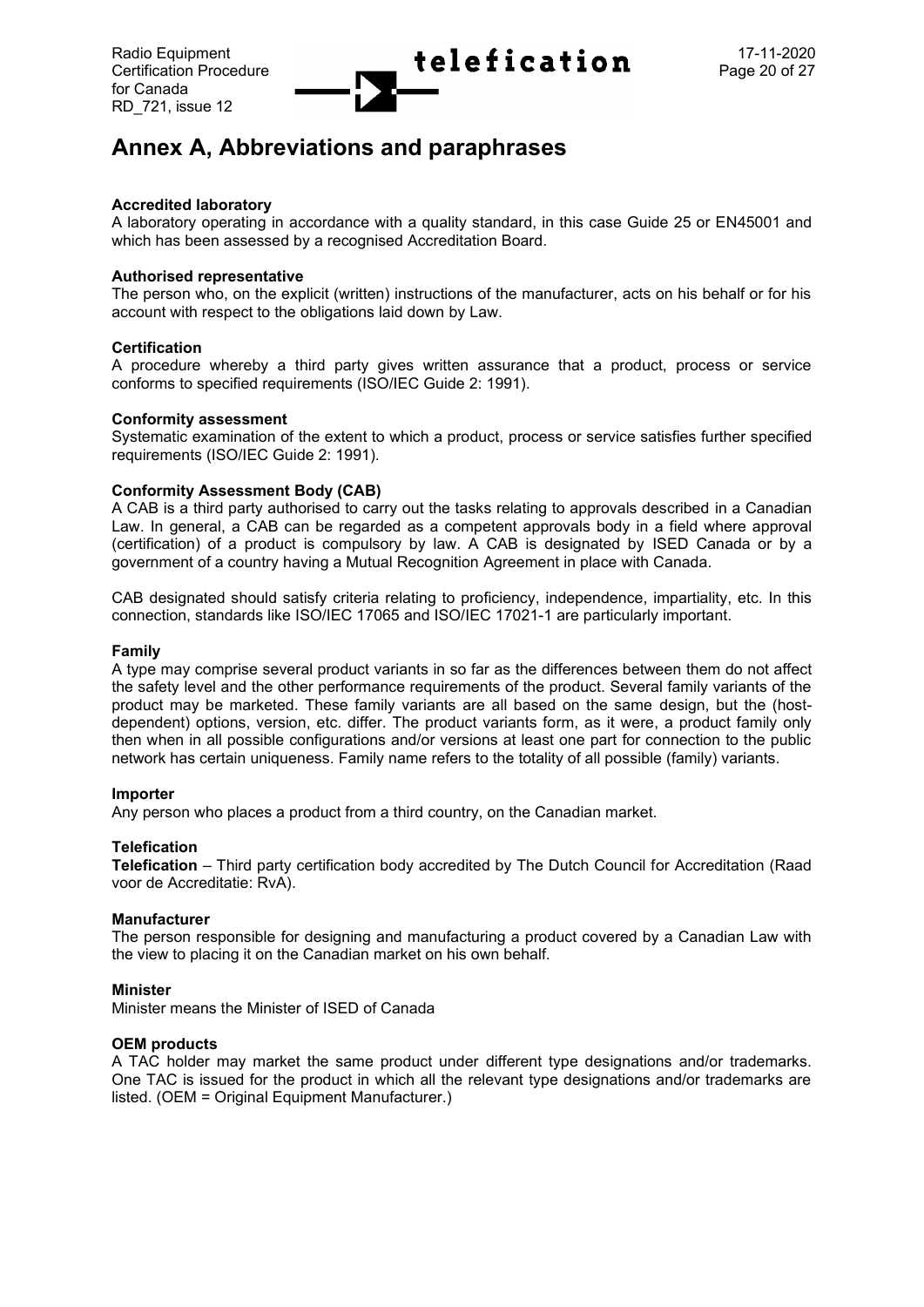for Canada RD\_721, issue 12



#### **Radio Standard**

Radio Standard, Radio Standard Specification (RSS) and Technical Requirements are used interchangeably.

#### **Radio Standard Specification (RSS)**

Radio Standard, Radio Standard Specification (RSS) and Technical Requirements are used interchangeably.

#### **Regulations**

Regulations means the Radiocommunication Regulations of Canada.

#### **Standard**

A standard is a technical specification drawn up by ISED Canada of which compliance is compulsory.

#### **TAC**

TAC means Technical Acceptance Certificate.

#### **TAC holder**

The person or organisation to whom a TAC is granted.

#### **Technical Requirements**

Radio Standard, Radio Standard Specification (RSS) and Technical Requirements are used interchangeably.

#### **Technical specification**

A technical specification is the specification contained in a document which lays down the characteristics required of a product such as quality levels, performance, safety, dimensions, including the requirements applicable to the product as regards terminology, symbols, tests and test methods, packaging, marking and labelling.

#### **Trademark**

Trademark refers to the generic (brand) name under which a product is marketed.

#### **Type designation**

Type designation refers to the unique name under which a product is marketed.

#### **Type-examination**

A procedure whereby a Conformity Assessment Body assesses the design, possibly by means of tests, of a representative specimen of the production envisaged.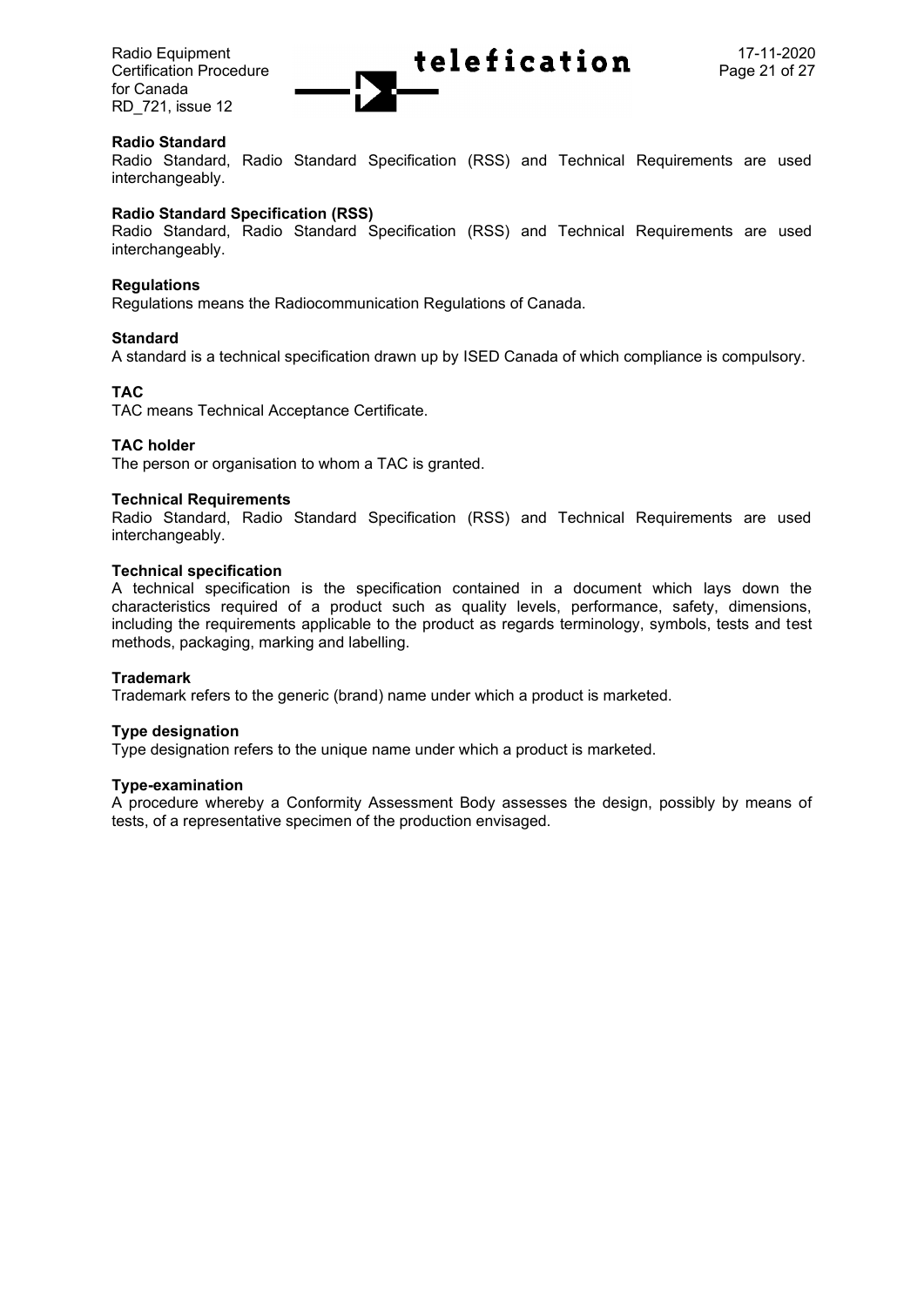

# **Annex B, Related documents**

Several documents are referred to in this procedure. They are described in the succeeding subsections.

#### 1. **Index of Spectrum Management Documents Available to the Public**

The Index lists all current documents including Radio Standards Procedures, Radio Standards Specifications, Standard Radio System Plans, Telecommunications Regulation Circulars, Radiocommunication Information Circulars, Client Procedures Circulars, and Broadcast Procedures and Rules.

## 2. **Radio Standards Procedures (RSPs)**

These are documents, which provide information and procedures on how to obtain certification of radio equipment, testing services, and licenses for radio systems.

#### 3. **Radio Standards Specifications (RSSs)**

These are regulatory documents, which set forth, for a specific type of radio equipment, the minimum performance standards that must be met in order for equipment to be certified.

#### 4. **Standard Radio System Plans (SRSPs)**

These are regulatory documents that primarily specify Radio Frequency Channelling Plans and Arrangements for radio systems in specific frequency bands. SRSPs usually include major technical parameters, which promote efficient utilization of the available radio spectrum.

## 5. **Telecommunications Regulation Circulars (TRCs)**

These are documents dealing with specific issues usually concerning the application of technical and procedural rules of the Department, with the exception of TRC-49, which contains the certification service fees schedule.

## 6. **Radio Equipment List (REL)**

This is a list of Category I equipment for which Technical Acceptance Certificates (TACs) have been issued. It lists the equipment by company name, with information on model number, TAC number, emission designation, transmitter power and frequency range.

This list is prepared by the Department and issued quarterly on a subscription or per copy basis from the Canada Communications Group Publishing Centre (address in Annex C). The Department's offices at Vancouver, Winnipeg, Toronto, Montreal and Moncton are advised on a weekly basis of new approvals and changes to the REL.

#### 7. **Procedure for Declaration of Conformity and Registration of Terminal Equipment, DC-01(E)**

This document specifies the procedures to be followed to fulfil the requirements for terminal equipment for direct attachment to networks of the telecommunications carriers.

#### 8. **Radiocommunication Information Circular 66 (RIC-66)**

This document contains the addresses and telephone numbers of the Regional and District Offices of the Department.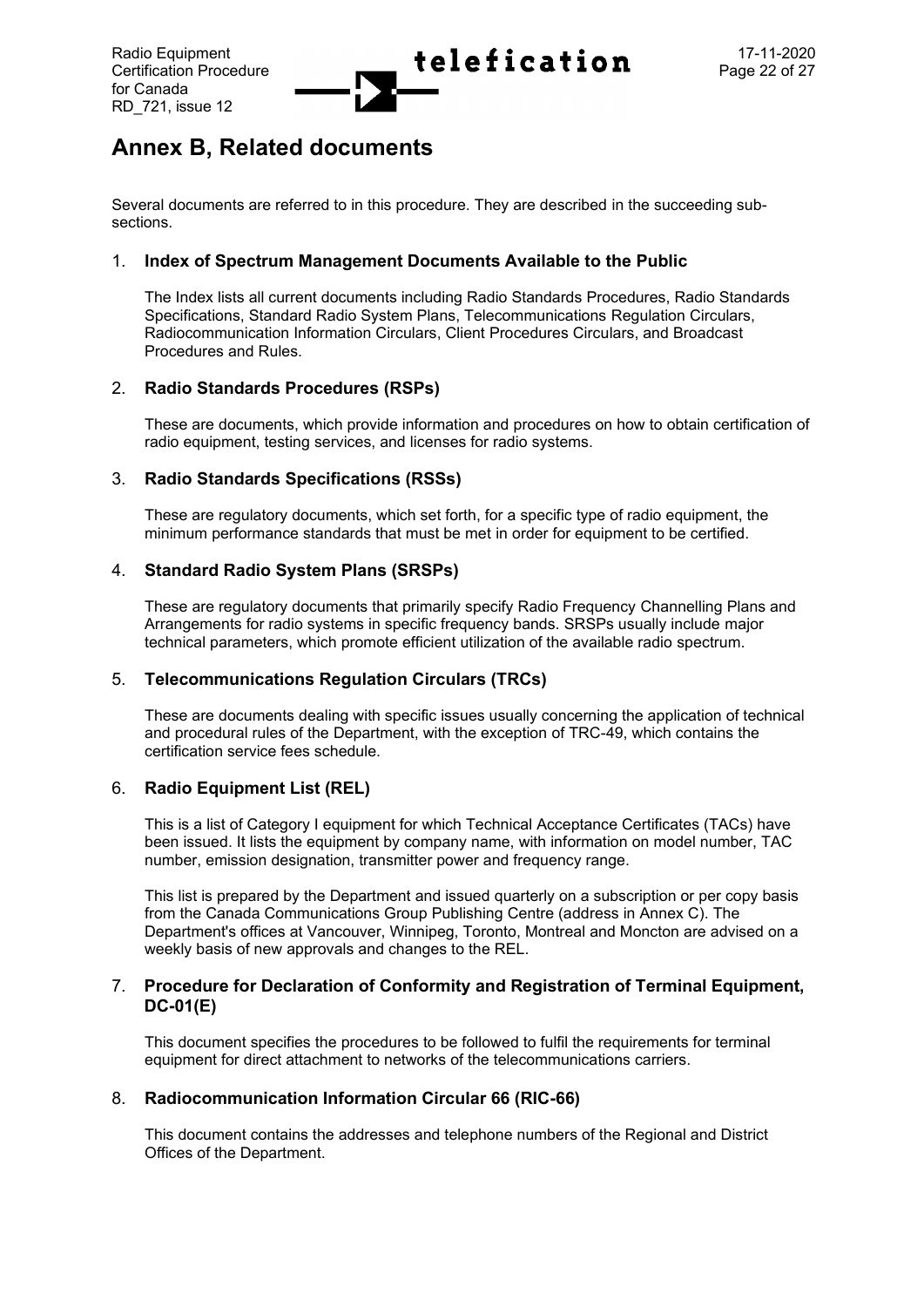

Except for Items 6 and 7 the above documents are available at no charge at the Department's offices, or at the Department's Documentation Centre (address in Annex C).

Some of the above documents are also presently available (electronic version) at the Internet.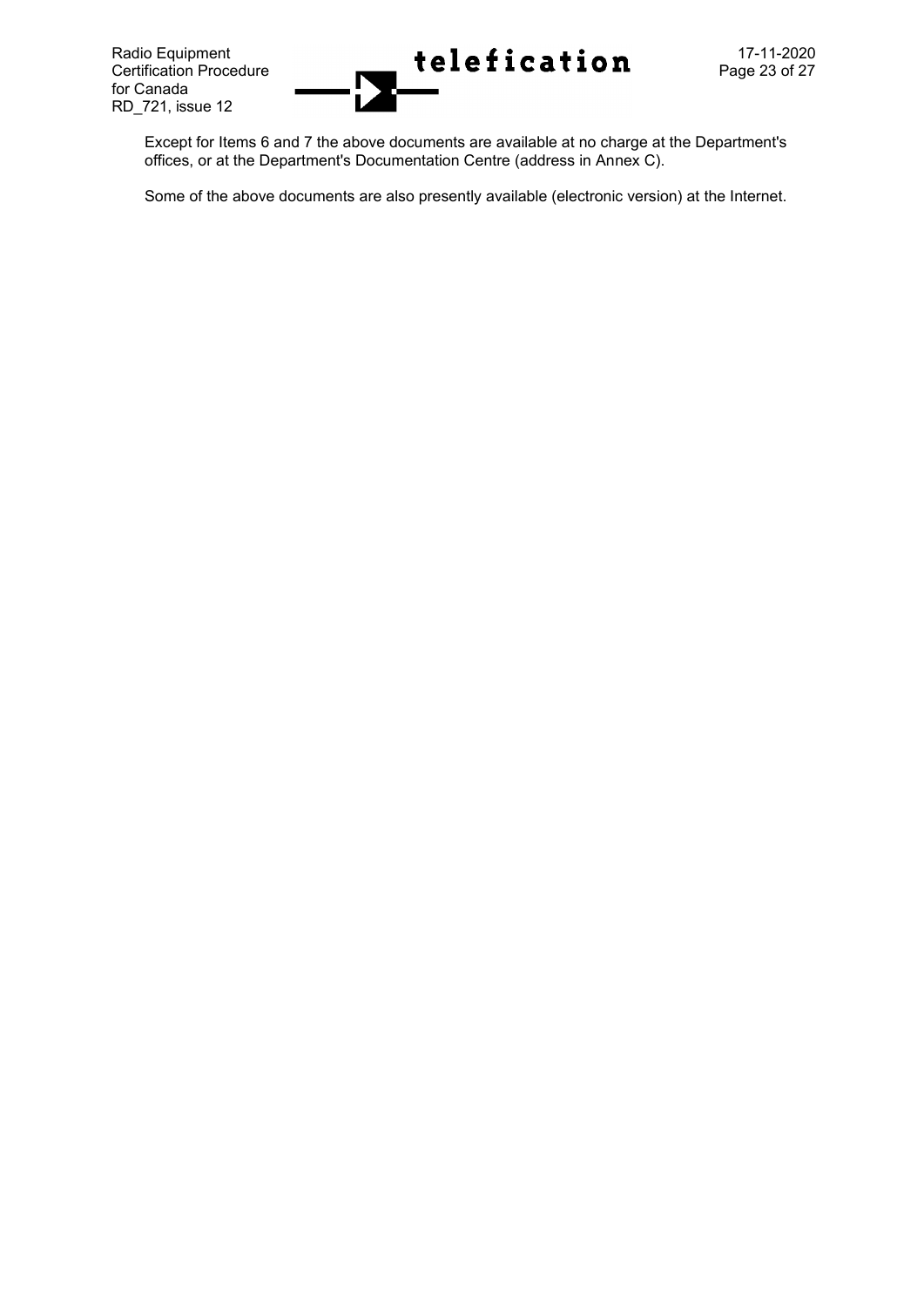

# **Annex C, Canadian addresses**

ISED Canada Certification Section Certification and Engineering Bureau 1241 Clyde Avenue Ottawa, Canada K2C 1Y3 Tel: (613) 952 -3200 Fax: (613) 952 -1088

ISED Canada Documentation Centre 300 Slater Street Ottawa, Canada K1A 0C8 Tel: (613) 990 -4761 Fax: (613) 990 -3341

ISED Canada Manager, Radio Equipment Standards 300 Slater St reet Ottawa, Canada K1A 0C8 Tel: (613) 990 -4699 Fax: (613) 990 -3158

Canada Communications Group, Publishing Public Works and Government Services Canada 45 Sacre -Coeur Blvd. Hull, Que. Canada K1A 0S9 Tel: (819) 956 -4800 Fax: (819) 994 -1498

Transport Canad a Airworthiness Div. Place de Ville Ottawa, Canad a K1A 0N8 Tel: (613) 952 -4328 Fax: (613) 996 -9178

Canadian Coast Guard Marine Technical and Support Services 344 Slater Street Ottawa, Canada K1A 0N7 Tel: (613) 998 -1520 Fax: (613) 995 -4700

Tyrell Press Lt d . 2714 Fenton Road Gloucester, Ontario K1T 3T7 Tel: (613) 822 -0740 Fax: (613) 822 -1089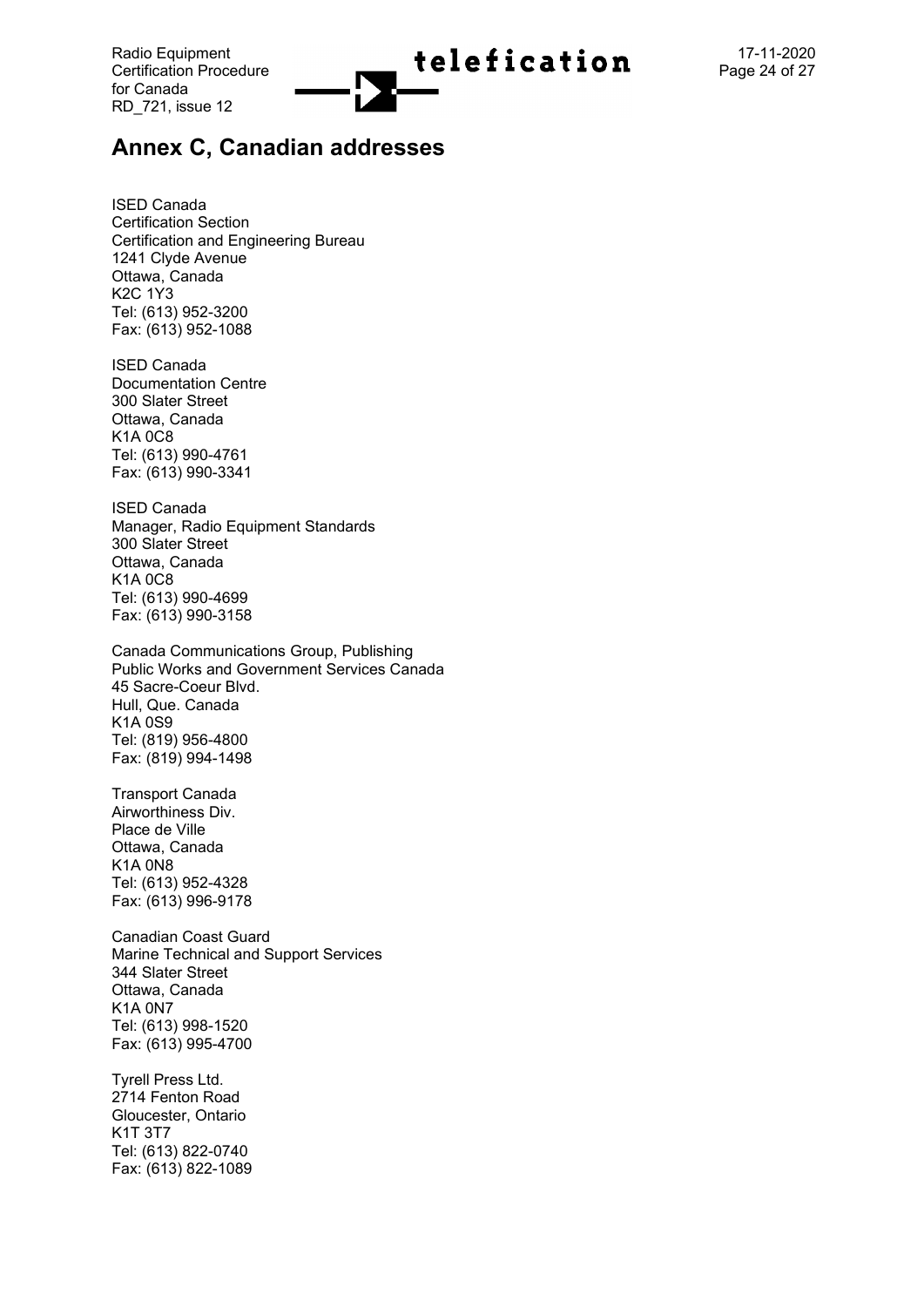Radio Equipment<br>Certification Procedure<br> $\begin{array}{ccc}\n\bullet & \bullet & \bullet \\
\bullet & \bullet & \bullet & \bullet\n\end{array}$ <br> **Cation**<br>Page 25 of 27

# **Annex D.** Example of Certificate



Certification of equipment means only that the equipment has met the La certification du matériel signifie seulement que le matériel a satisfait requirements of the above-noted specification. Licence applications, aux exig

ISSUED BY TELEFICATION BV (NL0001), RECOGNIZED CERTIFICATION BODY BY INNOVATION, SCIENCE AND ECONOMIC<br>DEVELOPMENT CANADA, ACCORDING THE CANADIAN CERTIFICATION BODY SCHEME (CB-02).<br>DELIVRE PAR TELEFICATION BV (NL0001), ORGA

l hereby attest that the subject equipment was tested and found in compliance with the above-noted specification.<br>J'atteste, par la présente, que le matériel a fait l'objet d'essai et a été jugé conforme à la spécification

DATE 07 Jan 2020 BY

This certificate has one annex.





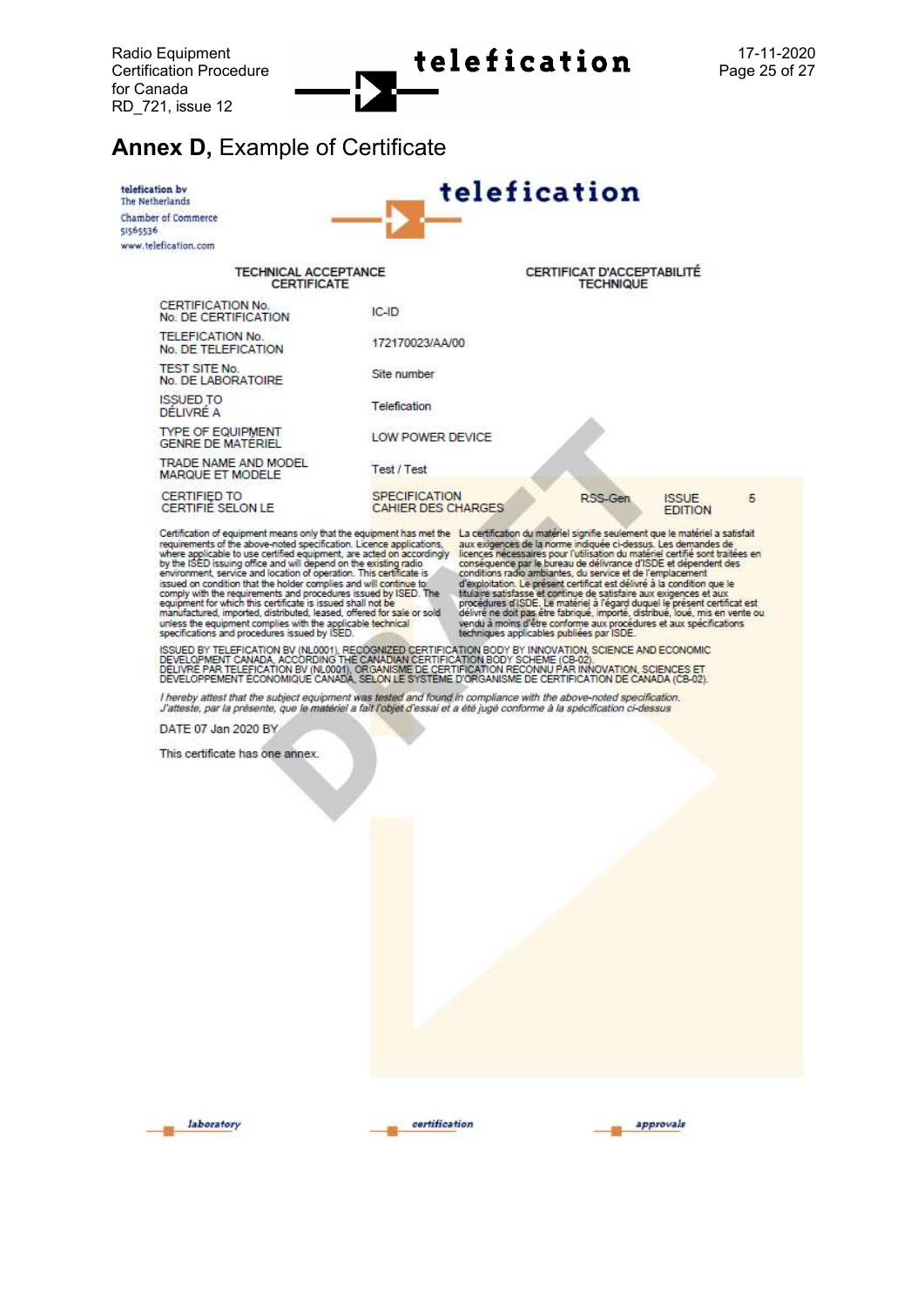for Canada RD\_721, issue 12



Annex E, Forms and documents

#### **General**

Several forms and documents are available to assist you in applying for product certification. The list below covers the most important documents relevant to radio equipment.

| <b>RD_721</b> | Radio Equipment Certification Procedure for Canada (this document)             |
|---------------|--------------------------------------------------------------------------------|
| <b>RF_100</b> | <b>General Application Form</b>                                                |
| <b>RF_718</b> | Canadian representative letter                                                 |
| <b>RF_720</b> | Request for confidentiality (Canada)                                           |
| <b>RF_721</b> | <b>ISED Canada Cover letter</b>                                                |
| <b>RF_722</b> | IC Application form RSP-100 (Appendix A)                                       |
| <b>RF_723</b> | IC Application form RSP-100 (Appendix B)                                       |
| <b>RF_725</b> | <b>ISED Canada RF Exposure Declaration</b>                                     |
| <b>RF_726</b> | IC Power of Attorney                                                           |
| <b>RF_727</b> | IC Company Number Request Letter                                               |
| <b>RQ_160</b> | Termination (expiration), reduction, suspension and withdrawal of Certificates |
| <b>RQ_732</b> | Post-Market Surveillance procedure for IC and FCC                              |

Telefication can provide you with original copies of these forms, but you may also use photocopies or printouts obtained from our web-site. [http://www.telefication.com](http://www.telefication.com/)